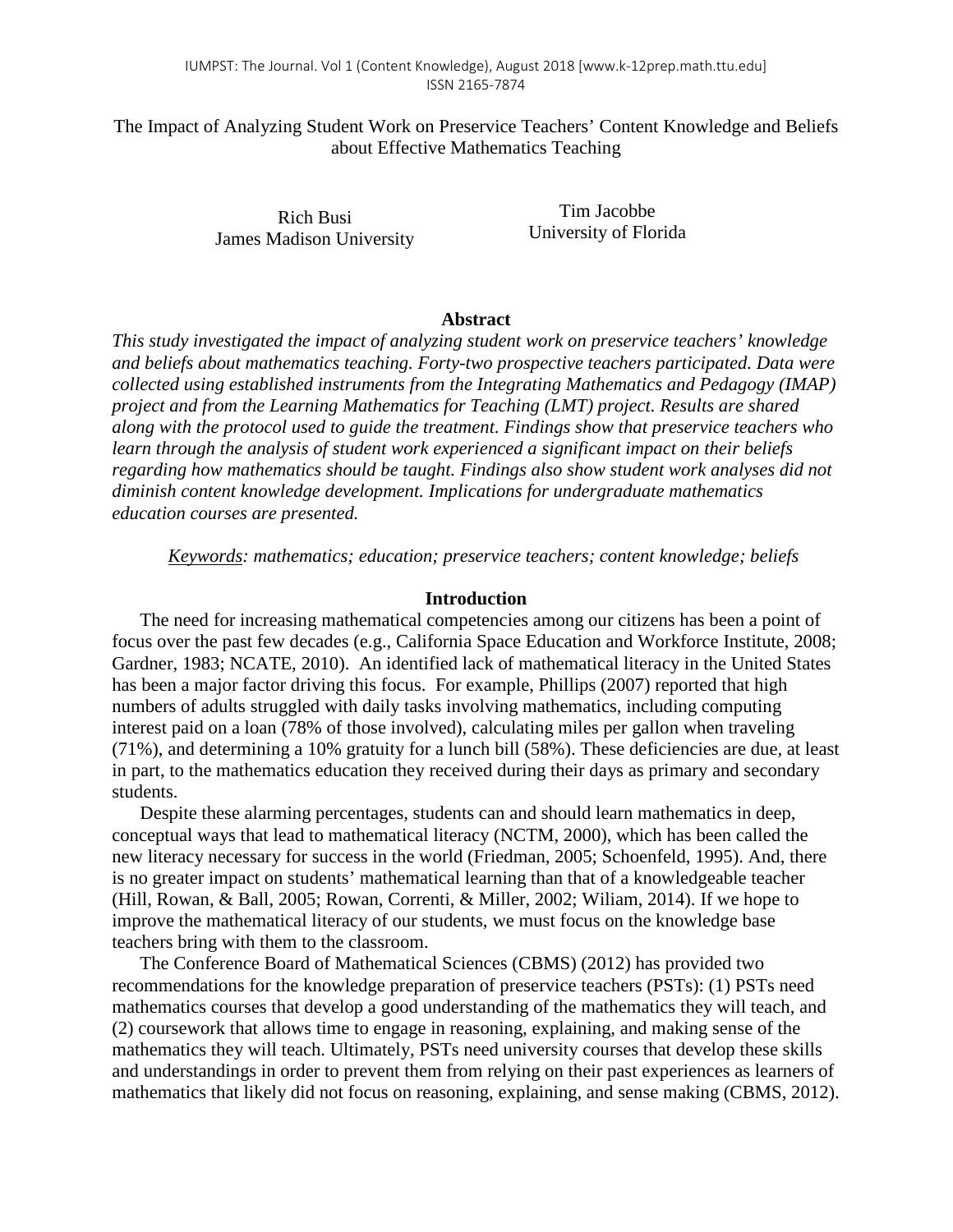However, defining specific ways to adhere to these recommendations is a complex task. How can we best develop and promote reasoning, explaining, and sense-making in an ongoing effort to prepare PSTs to teach mathematics effectively to their students?

## **Knowledge for Effective Mathematics Teaching**

Several studies have provided grounding for the existence, conceptualization, and assessment of a robust teacher knowledge base necessary to support effective mathematics teaching (e.g., Ball, Thames, & Phelps, 2008; Carpenter et al., 1989; Cobb et al., 1991; Hill, Ball, & Schilling, 2008; Hill, Rowan, & Ball, 2005; Saxe et al., 2001; Shulman, 1986a; Shulman, 1986b; Shulman, 1987). This knowledge base is known as mathematical knowledge for teaching (MKT) (Hill, Ball, & Schilling, 2008, p. 377), and it works to divide the necessary knowledge into either subject matter knowledge or pedagogical content knowledge (Figure 1). Subject matter knowledge refers to various ways of understanding mathematical content that includes knowledge that is independent of teaching and learning contexts (common content knowledge), knowledge needed to follow students' mathematical thinking (specialized content knowledge), and knowledge of how mathematical topics build sequentially on one another (horizon content knowledge). Furthermore, pedagogical content knowledge refers to various ways of understanding the interconnection of mathematics and teaching that includes knowledge about how students interact with mathematical content (knowledge of content and students), knowledge about how topics and examples should be sequenced (knowledge of content and teaching), and knowledge of how mathematical topics fit into the larger body of mathematics (knowledge of curriculum).



**Figure 1** Mathematical knowledge for teaching (MKT).

According to this conceptualization, PSTs need to develop these types of knowledge specifically in order to teach mathematics effectively, i.e., to help students develop a deep, conceptual understanding of the subject. But, as is typical in educational practice, no single element occurs in isolation. A focus on MKT development alone is insufficient in helping PSTs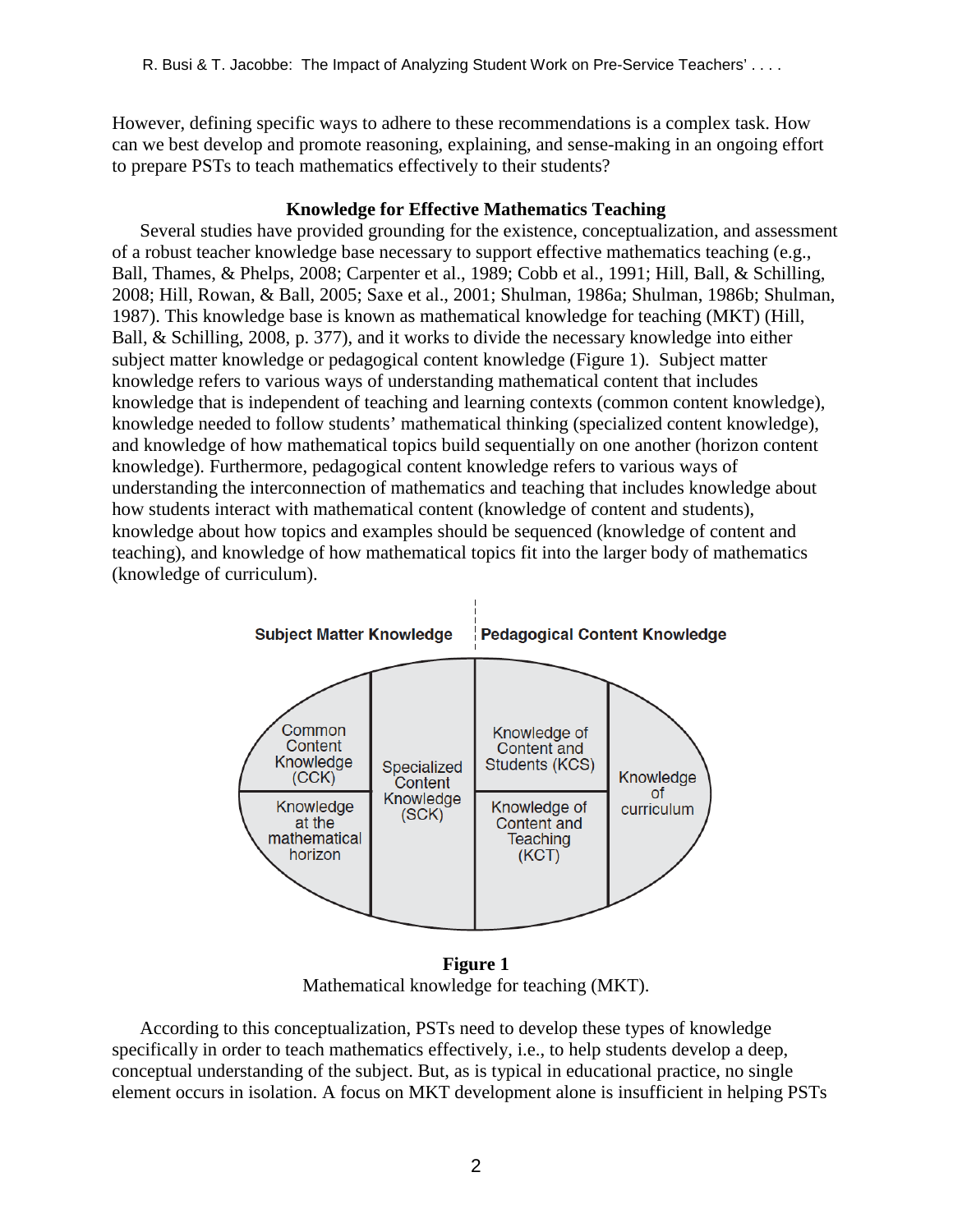prepare to teach mathematics effectively. The beliefs that PSTs hold about mathematics and learning mathematics must also be addressed.

#### **Teacher Beliefs**

Research has shown that a focus on developing knowledge for PSTs without simultaneously focusing on their beliefs is counter-productive (e.g., Ambrose, 2004; Philipp et al., 2007; Sowder, 2007). Beliefs have strong impacts on how PSTs learn mathematical content by acting to filter out what is deemed unimportant. For example, if PSTs learned mathematics in absence of reasoning, explaining, and sense-making, it is highly possible they believe that to be how mathematics should be taught.

**Defining Beliefs.** Beliefs are psychologically held understandings, premises, or propositions about the world that are thought to be true – they are lenses through which we see the world, dispositions towards our actions, and are held to varying degrees of conviction (Philipp, 2008). Ambrose (2004) found that PSTs' beliefs affected the way they taught as well as what subject matter they felt comfortable teaching and deemed worthwhile. Since beliefs have this kind of impact, it is important to identify and develop those that align with MKT and effective mathematics teaching.

Specifically, Philipp et al. (2007) defined the following as the seven beliefs necessary for effective mathematics teaching (see table 1 below). It is important that prospective teachers are afforded opportunities to develop both the mathematical knowledge (i.e. MKT) and beliefs outlined here if they are to be prepared to teach mathematics in effective ways.

#### **Developing Knowledge and Beliefs**

Research has also shown that developing teacher knowledge and beliefs within the context of K-12 educational settings is effective (Darling-Hammond and Baratz-Snowden, 2007). There are many factors that influence PSTs' beliefs and knowledge for teaching mathematics, however, using student work has shown considerable promise (Crespo, 2000; Kazemi & Franke, 2004; Son & Crespo, 2009). More specifically, the use of student work in these studies typically consists of examining solutions for correctness while also attempting to make sense of solution strategies, calculations, and approaches in an attempt to make claims about the students' levels of understanding. Ultimately, the goal is to make decisions about future instruction based on current levels of understanding. This is the operational definition of "student work analysis" utilized for this study.

Analyzing students' work in this manner has been extensively endorsed for teacher development, including its appearance as one of the central tasks of mathematics teaching (NCTM, 1991). For example, Slavit and Nelson (2010) found that asking teachers to examine their students' work for understanding sparked conversations and analyses that led to theory development regarding how future teaching might change to improve students' mathematical understanding. Other studies have examined the use of student work specifically in the development of various elements of MKT (e.g., Crespo, 2000; Crespo & Nicol, 2006; Kazemi & Franke, 2004; Son & Crespo, 2009; Stacey et al., 2001) and have found that analyzing student work has produced positive outcomes in terms of knowledge development.

Research has also shown that a focus on student work analyses can also be powerful in changing teachers' beliefs (Philipp, Armstrong, & Bezuk, 1993; Philipp et al., 2007; Vacc & Bright, 1999). For example, Philipp et al. (2007) found that PSTs developed much more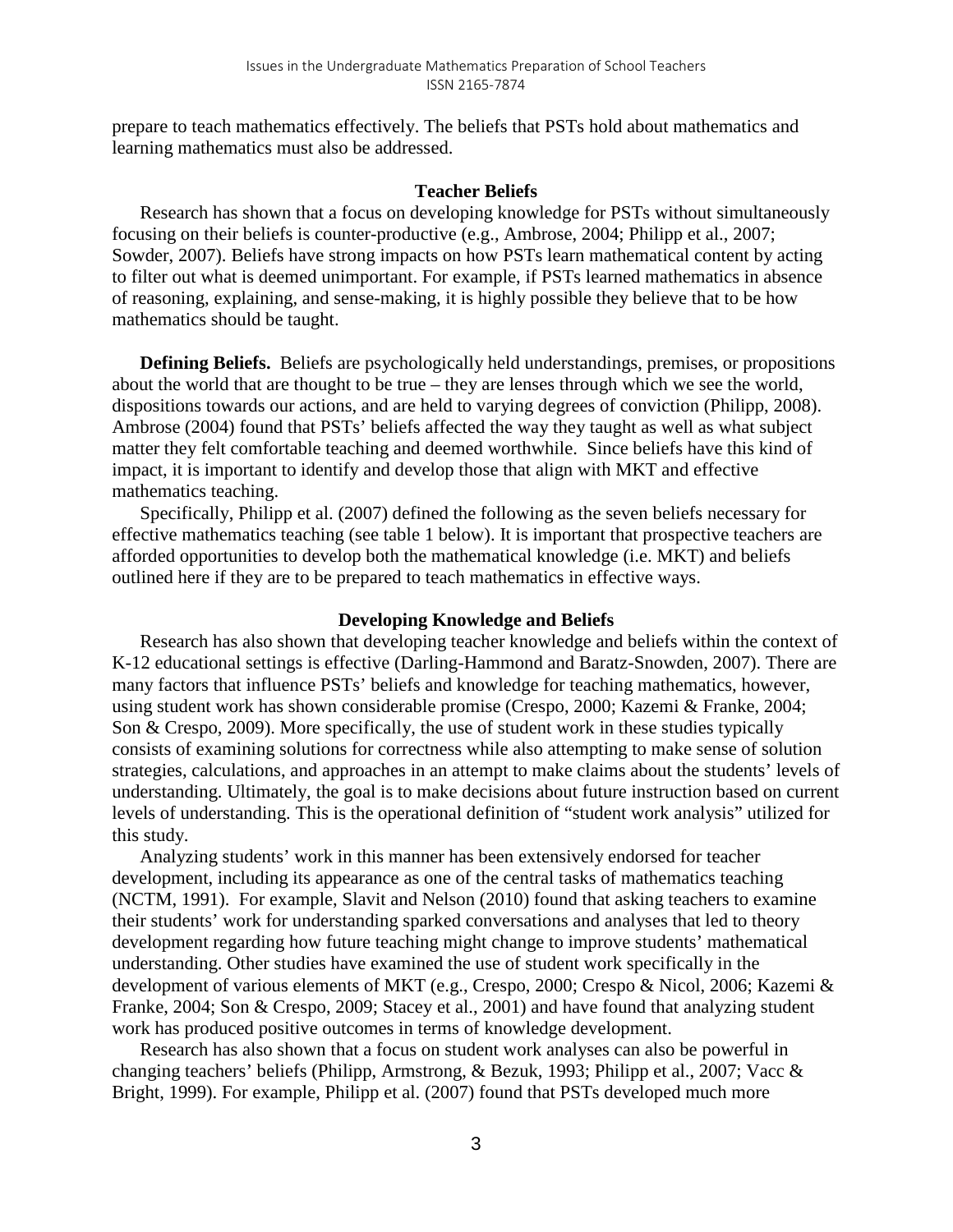sophisticated beliefs about mathematical understanding and learning when they explored mathematical topics by way of analyzing students' work. So, in both knowledge and belief instances, analyzing student work has shown promise as a powerful intervention for helping PSTs prepare to teach mathematics effectively.

| <u>Category</u>                                                                  | Belief(s)                                                                                                                                                                                                                                       |
|----------------------------------------------------------------------------------|-------------------------------------------------------------------------------------------------------------------------------------------------------------------------------------------------------------------------------------------------|
| Beliefs about mathematics:                                                       | (1) Mathematics is a web of interrelated concepts and procedures (and<br>school mathematics should be too).                                                                                                                                     |
| Beliefs about learning or<br>knowing mathematics:                                | (2) One's knowledge of how to apply mathematical procedures does not<br>necessarily go with understanding the underlying concepts.                                                                                                              |
|                                                                                  | (3) Understanding mathematical concepts is more powerful and more<br>generative than remembering mathematical procedures.                                                                                                                       |
|                                                                                  | (4) If students learn mathematical concepts before they learn procedures,<br>they are more likely to understand the procedures when they learn them. If<br>they learn the procedures first, they are less likely ever to learn the<br>concepts. |
| <b>Beliefs About Children's</b><br>(Students') Learning and Doing<br>Mathematics | (5) Children can solve problems in novel ways before being taught how to<br>solve such problems. Children in primary grades generally understand<br>more mathematics and have more flexible solution strategies than adults<br>expect.          |
|                                                                                  | (6) The ways children think about mathematics are generally different<br>from the ways adults would expect them to think about mathematics. For<br>example, real-world contexts support children's initial thinking whereas<br>symbols do not.  |
|                                                                                  | (7) During interactions related to the learning of mathematics, the teacher<br>should allow the children to do as much of the thinking as possible.                                                                                             |

#### **Table 1** Beliefs for Effective Mathematics Teaching

#### **Extensions to the Current Literature Base**

Despite these promising findings with both practicing and PSTs, there remains a shortage of studies that have specifically examined the simultaneous development of mathematical knowledge and beliefs in PSTs within the context of student work analysis. This study seeks to help fill this gap in the literature by focusing on PSTs and student work analysis designed to impact knowledge and belief development for effective mathematics teaching.

Furthermore, while student work has been shown to impact teachers' mathematical knowledge and beliefs, it has also been reported that recognizing the meaning of students' work and making sense of students' mathematical thinking are challenging tasks for PSTs (Son  $\&$ Crespo, 2009). Therefore, it is important for PST preparation programs to not only include analysis opportunities but also to provide structured ways for PSTs to interact with them. Consequently, another purpose of this study was to create and empirically test structured student work analysis activities as they apply to affecting PSTs' MKT and related mathematical beliefs.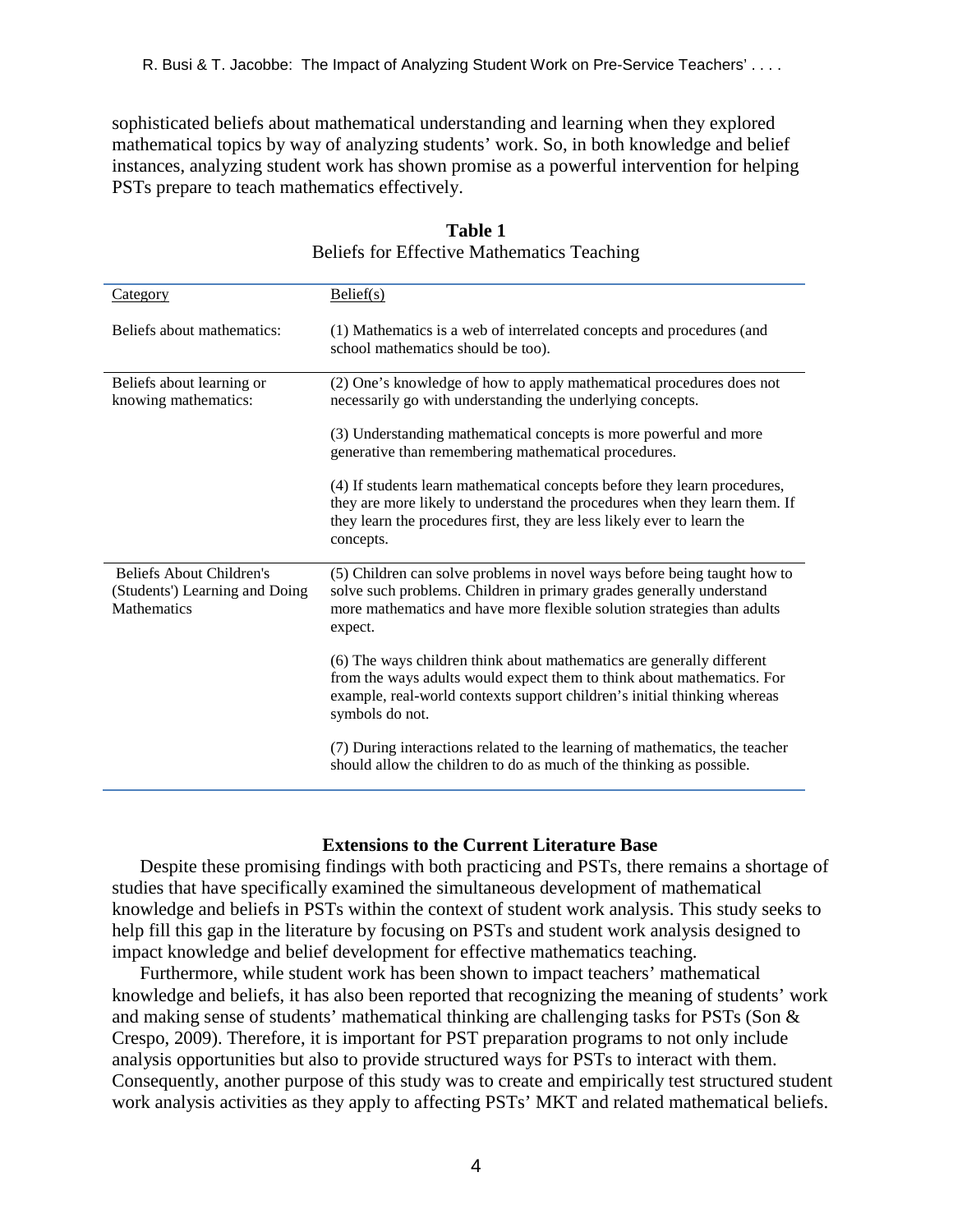The MKT framework encompasses, as was outlined earlier, a multitude of knowledge types. This study focused only on the CCK domain from the MKT framework because a current, valid instrument exists for measuring the levels of CCK. Currently, no instruments have been developed to measure specialized content knowledge (SCK) or mathematics on the horizon (the remaining two elements of SMK) in a reliable or valid manner. Furthermore, no quantitative measures have been developed for use with the elements of the PCK half of the knowledge framework. Undoubtedly, future research is needed to unpack and measure the remaining elements of MKT in order to be able to empirically test ways to development them.

Two research questions guided these purposes:

- 1. What is the impact of a structured analysis of student work on PSTs' CCK?
- 2. What is the impact of a structured analysis of student work on PSTs' beliefs about effective mathematics teaching?

These research questions were developed through inquiries from the researchers' own teaching experiences and work with MKT and beliefs. It was hypothesized that elements of MKT might be influenced through the use of student work analyses. Moreover, it was hypothesized that beliefs about effective mathematics teaching might be influenced through the analyses. Certainly, as outline earlier, the research literature supports these hypotheses based on previous work with practicing teachers and through separate knowledge and beliefs studies.

#### **Treatment's Theoretical Framework**

Sociocultural learning theory served as the framework and justification for the selection and setup of the treatment activities. This was done to ensure that PSTs could meaningfully complete a difficult task like analyzing student work. Sociocultural learning theory claims "learning, thinking, and knowing are relations among people in activity in, with, and arising from the socially and culturally structured world" (Lave, 1991). Vygotsky (1978) stated that learning is embedded within social events and social interaction plays a fundamental role in the improvement of learning. Furthermore, Rogoff (1994) described a sociocultural framework for learning that has had considerable impact on the conceptualization of this study. This theory, "transformation through participation," says learning takes place when people participate in shared endeavors. There is neither a sole focus on the learner nor the teacher, but rather a joint and collective effort. Involvement in social activities produces true learning.

Based on sociocultural theory, PSTs must participate as well as socially negotiate, discuss, and reflect during their preparation programs in order to learn in a meaningful fashion. Analyzing student work certainly provides fertile grounds for such vicarious, social opportunities while remaining situated in an authentic teaching context (e.g., Crespo, 2000; Crespo & Nicol, 2006; Kazemi & Franke, 2004; Philipp, Armstrong, & Bezuk, 1993; Philipp et al., 2007; Son & Crespo, 2009; Stacey et al., 2001; Vacc & Bright, 1999). However, to ensure this type of interaction with the student work, this study created and implemented a student work analyses protocol designed to engage PSTs in a social experience (both small and large group) as they learned mathematics content and teaching strategies. The specifics of this protocol are discussed next.

#### **Research Methods**

Participants and Context. This study explored PSTs' growth in CCK and beliefs about effective teaching through quantitative data analyses. A blended content and methods course at a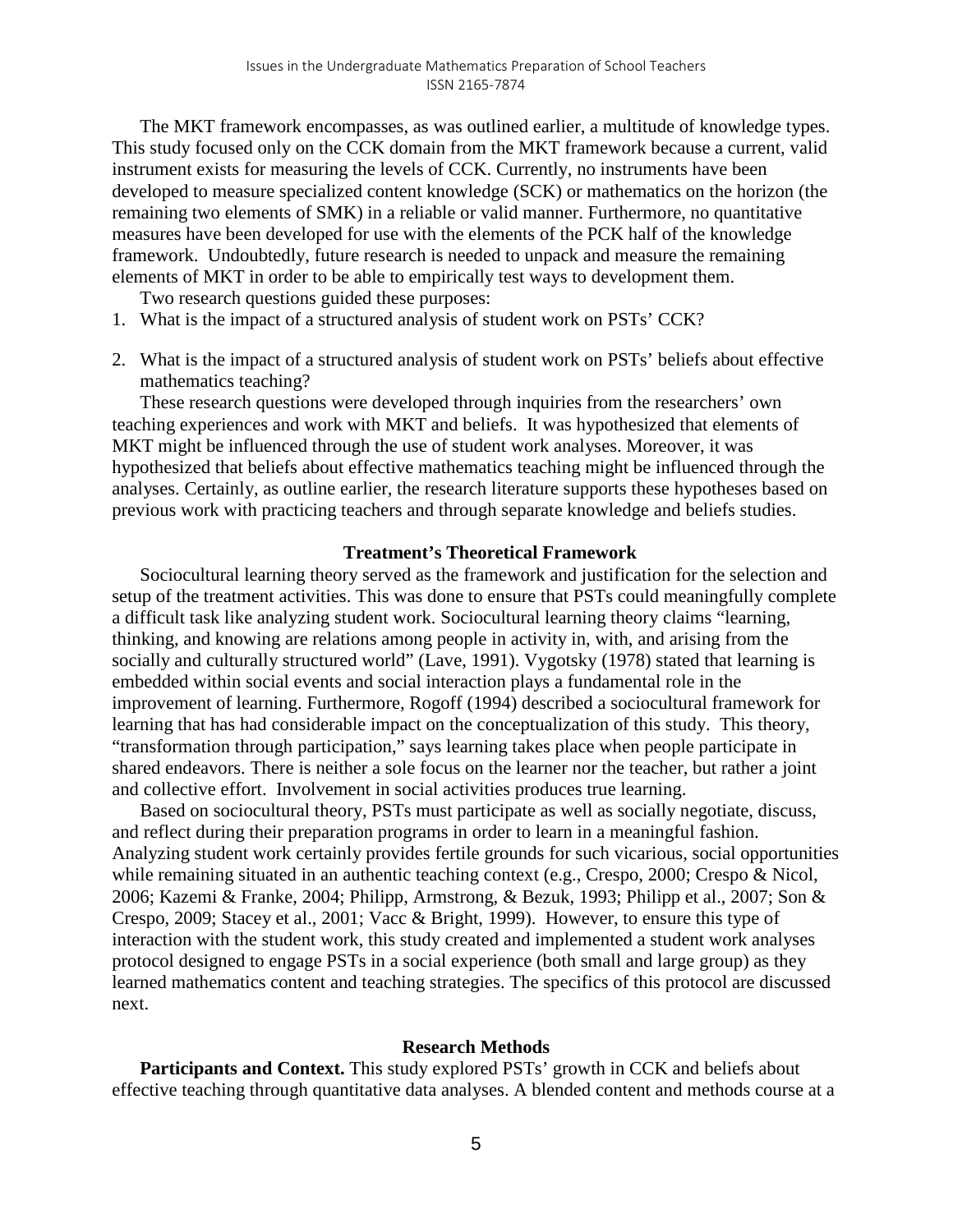major university in the southeastern United States served as the setting for both the control and treatment groups. The course focused simultaneously on mathematical content knowledge and introductory methods of teaching mathematics. The 42 participants in the study were randomly assigned to either the treatment  $(n=21)$  or the control group  $(n=21)$ . All participants (2 male, 40) female) were undergraduate students enrolled in their first semester of a preparation program for prospective elementary school teachers. This program leads to the degrees of Bachelor of Arts in Education and Master of Education as well as recommendation for state teaching certification for grades K-6. Prior to entering the study, each participant had completed a mathematics course at or above the college algebra level, although it should be noted that some participants had taken additional mathematics courses.

**Treatment.** The treatment for this study was the participants' involvement in a student work analysis protocol (see Appendix A) developed by modifying an existing professional development protocol from the National School Reform Faculty website. The revisions made were to alter the protocol from one designed for knowledge development with practicing teachers to a protocol for university-level use with prospective teachers that focused on both mathematical knowledge and beliefs. The treatment protocol maintained the original suggestions about collecting student work.

Outside of the treatment protocol, the treatment and control groups were very similar. Both the treatment and control class meetings were video recorded and later annotated to document the mathematics topics covered and the modes of instruction used. The major difference in the groups' instruction was that the treatment group focused on student work as the catalyst for all mathematical content and belief discussions while the control group focused on direct instruction and group discussion to introduce mathematical topics. Many times for the control group, discussions about the seven beliefs did not arise from the lecture and open discussion. Both groups covered the same content (i.e., number and operation topics that included the base ten system, numbers in other bases, and addition, subtraction, multiplication, and division in base ten) at almost identical paces from the same textbook.

**Specific Ties to Beliefs.** The treatment protocol guided the discussion around each new mathematical topic that was introduced. Student work was carefully selected to represent various levels of students' mathematical understanding as well as address the seven beliefs as outlined by Philipps et al. (2007). For example, a video of a student struggling to use an algorithm but succeeding with a drawing was chosen to help address belief 6 (*the ways children think about mathematics are generally different from the ways adults would expect them to think about mathematics. For example, real-world contexts support children's initial thinking whereas symbols do not*).

Additionally, written work was chosen from a local elementary school to show both a student who completed a two-digit by two-digit multiplication problem correctly using a standard algorithm and a student that solved it incorrectly. Participants, per the protocol, analyzed for correctness, planned how they would proceed with the students given their current levels of understanding, and discussed what misconceptions may have caused the error – in this case the error was multiplying only the ones places together and tens places together leaving out the two other partial products. This written work addressed belief 2 (*one's knowledge of how to apply mathematical procedures does not necessarily go with understanding the underlying concepts*).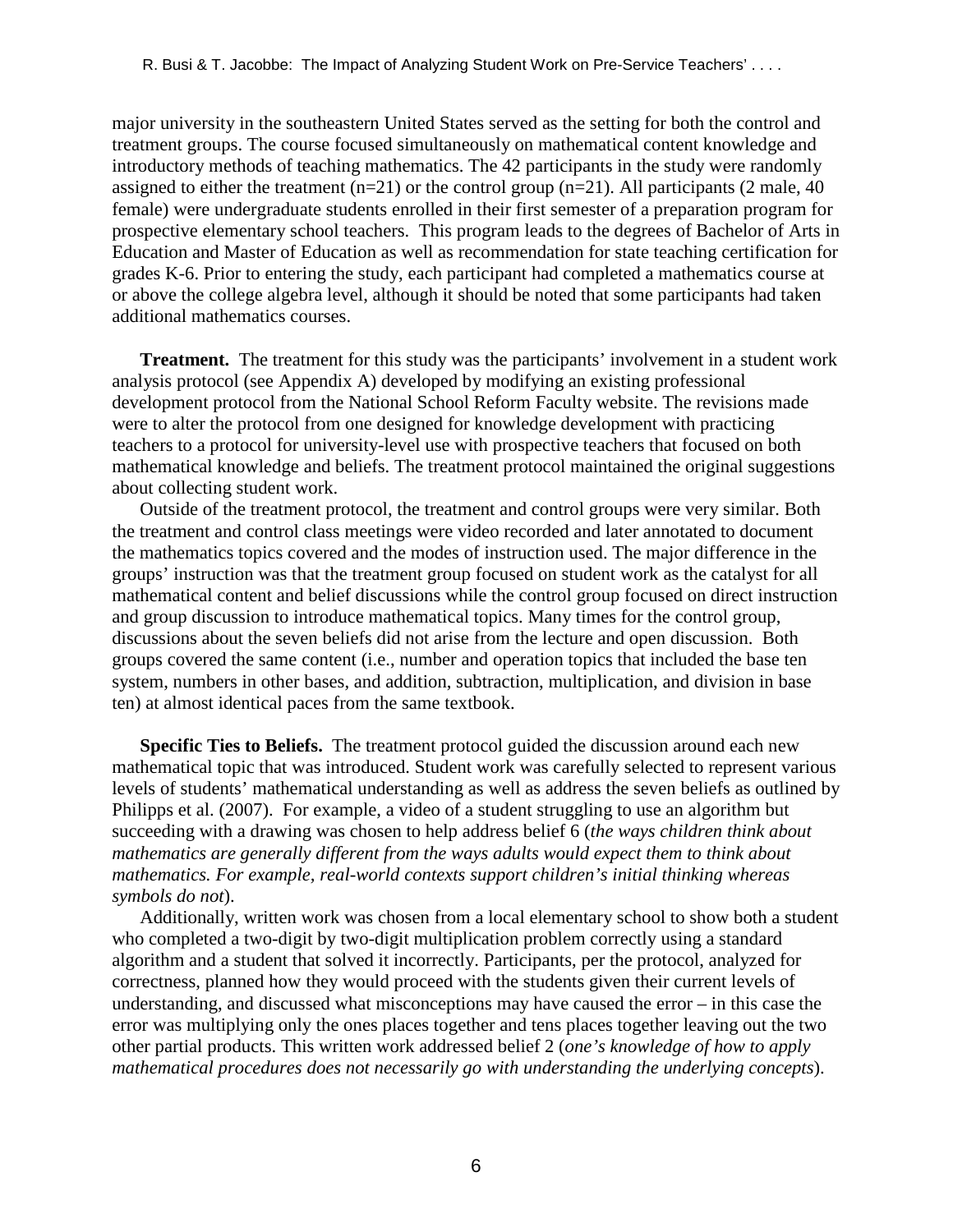The remaining student work for the treatment group was selected in this manner and covered all seven of the beliefs similarly to what is shared here.

**Specific Ties to Content Knowledge.** When being introduced to a new topic, the treatment group first analyzed several pieces of student work in small groups that served as the basis of instruction in the course. This work was selected to highlight various levels of understanding of the given mathematical topic as well as many different solution strategies. These included examples of correct standard algorithm use, incorrect standard algorithm use, common misconceptions, invented strategies, and unusual strategies – both correct and incorrect. The goal was to provoke conversation about the mathematical content and force PSTs to draw on their own conceptual understanding.

To that end, PSTs were required to judge the students' level of understanding and plan the next steps for instruction based on that understanding. For example, participants might choose to suggest re-teaching an underlying concept that a student misunderstands, create a more challenging problem for a student who shows good understanding, or create a new problem to expose a potential misconception. Whatever the case, these discussions required them to address the mathematical operations and concepts presented to them as well as discuss what represented good and poor understanding. This stood in stark contrast to the control group where the instructor worked examples in class to introduce a new topic.

After the small group analysis, a whole group discussion was used to debrief the treatment group on everything that was discussed about a given piece of student work to ensure connections were made to the PSTs' mathematical content understanding.

**Data Collection.** Two data sources were utilized for this study. First, quantitative data came in part from an established mathematical CCK exam (Hill, Rowan, & Ball, 2005) (see Appendix B for an example question). The instrument has been piloted on a large scale through California's Mathematical Professional Development Institute (CMPDI) with reliability of 0.84 or higher for all forms. Hill, Rowan, and Ball (2005) reported that the items used for this instrument were subjected to a content validity check and contained adequate coverage across the number concepts, operations, and patterns. Furthermore, Hill, Ball, and Schilling (2004) reported that the items represented teaching-specific mathematical skills and could reliably discriminate among teachers and meet basic validity requirements for measuring teachers' CCK.

The CCK data were collected from a pretest (during week 1 of the study) and from a posttest (during week 8 of the study) using two validated, parallel forms. Both forms contained 22-24 questions that were scored as either correct or incorrect using a multiple-choice format. Some questions required participants to select all correct answers from the list of possible choices. In those cases, the question was only scored as correct if the participant selected all correct choices and no incorrect choices. Each participant was given a raw score and then a scaled score out of 100. The scaled score was used for analysis purposes.

Quantitative data also came from an existing 16-item survey instrument designed for the seven beliefs previously discussed (Philipp et al., 2007) (see Appendix C for an example question). The researchers were trained to score this survey using the practice modules provided by the survey developers. These modules contained a rubric, examples of rubric use, and multiple survey responses to be recorded for scorer calibration purposes. The researchers read through all rubrics and examples of rubric use, and then participated in the practice-scoring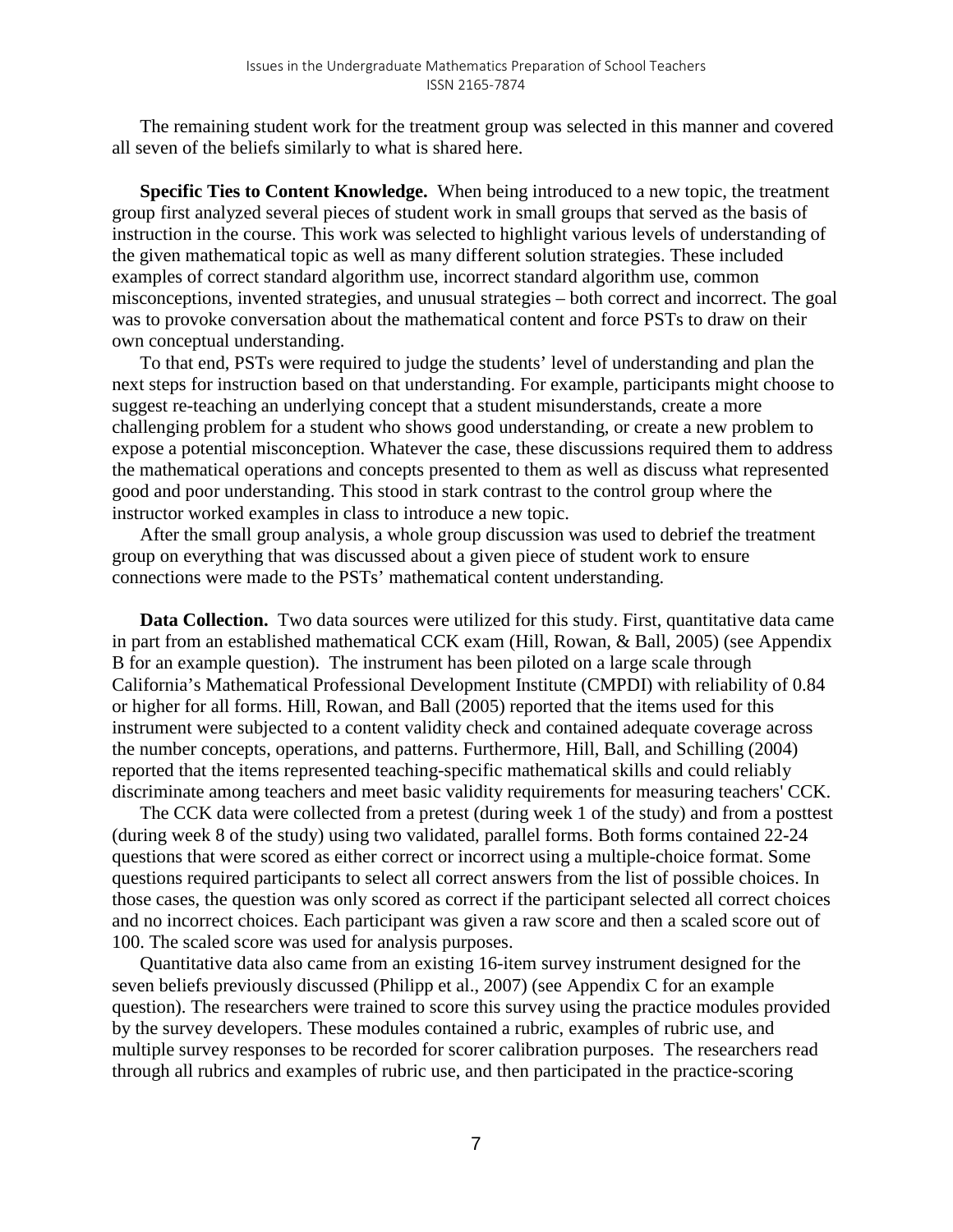portion of the module. This process produced a reliability coefficient of 0.93 between the researchers and standards set forth and validated by the survey developers.

The ordinal data from the beliefs survey were collected from each participant through a pretest (week 1 of the study) and posttest (week 8 of the study) score for each of the seven beliefs discussed earlier. Since this instrument lacked parallel forms, the beliefs data were collected using the same form. These initial pre- and posttest integer scores ranged from  $0 - 4$ and were determined from the rubrics validated for the instrument.

## **Findings**

To answer the first research question, an ANCOVA was used with the CCK data. The results revealed that no significant difference was present ( $p = 0.599$ ) between the treatment and control groups when controlling for the pretest scores (Table 2).

| <b>ANCOVA Results for the CCK Data Analysis</b> |                       |    |             |        |      |             |  |  |  |
|-------------------------------------------------|-----------------------|----|-------------|--------|------|-------------|--|--|--|
|                                                 | Type III Sum          |    |             |        |      | Partial Eta |  |  |  |
| Source                                          | of Squares            | df | Mean Square | F      | Sig. | Squared     |  |  |  |
| <b>Corrected Model</b>                          | 3922.480 <sup>a</sup> | ∍  | 1961.240    | 12.546 | .000 | .392        |  |  |  |
| Intercept                                       | 3818.596              |    | 3818.596    | 24.428 | .000 | .385        |  |  |  |
| PRETEST_CCK                                     | 3700.622              |    | 3700.622    | 23.674 | .000 | .378        |  |  |  |
| Group                                           | 44.030                |    | 44.030      | .282   | .599 | .007        |  |  |  |
| Error                                           | 6096.411              | 39 | 156.318     |        |      |             |  |  |  |
| Total                                           | 125255.939            | 42 |             |        |      |             |  |  |  |
| <b>Corrected Total</b>                          | 10018.891             | 41 |             |        |      |             |  |  |  |
| Tests of Between-Subjects Effects               |                       |    |             |        |      |             |  |  |  |
| Dependent Variable: POSTTEST_CCK                |                       |    |             |        |      |             |  |  |  |

**Table 2**

As the mean scores show (Table 3), the growth was nearly the same in both groups. In fact, a dependent samples t-test revealed that both the control group  $(p=0.002)$  and the treatment group (p<0.001) made significant gains from pre- to posttest. While the student work analysis treatment did not produce significant gains beyond that of the control group, it is important to note that a wider focus on beliefs did not hinder the development of CCK in the treatment participants compared to the control group.

| <b>CCK</b> Mean Scores |                      |                       |  |  |  |
|------------------------|----------------------|-----------------------|--|--|--|
| Group                  | <b>Pretest Score</b> | <b>Posttest Score</b> |  |  |  |
| Treatment              | 42.2                 | 54.6                  |  |  |  |
| Control                | 37.8                 | 50.1                  |  |  |  |

**Table 3**

In order to answer the second research question, a Chi-Square analysis was used to examine the data from the beliefs survey. This analysis revealed a significant difference between the treatment and control groups for six of the seven beliefs (Table 4). Only belief 3 (understanding mathematical concepts is more powerful and more generative than remembering mathematical procedures), p=0.465, saw no significant difference between the treatment and control groups.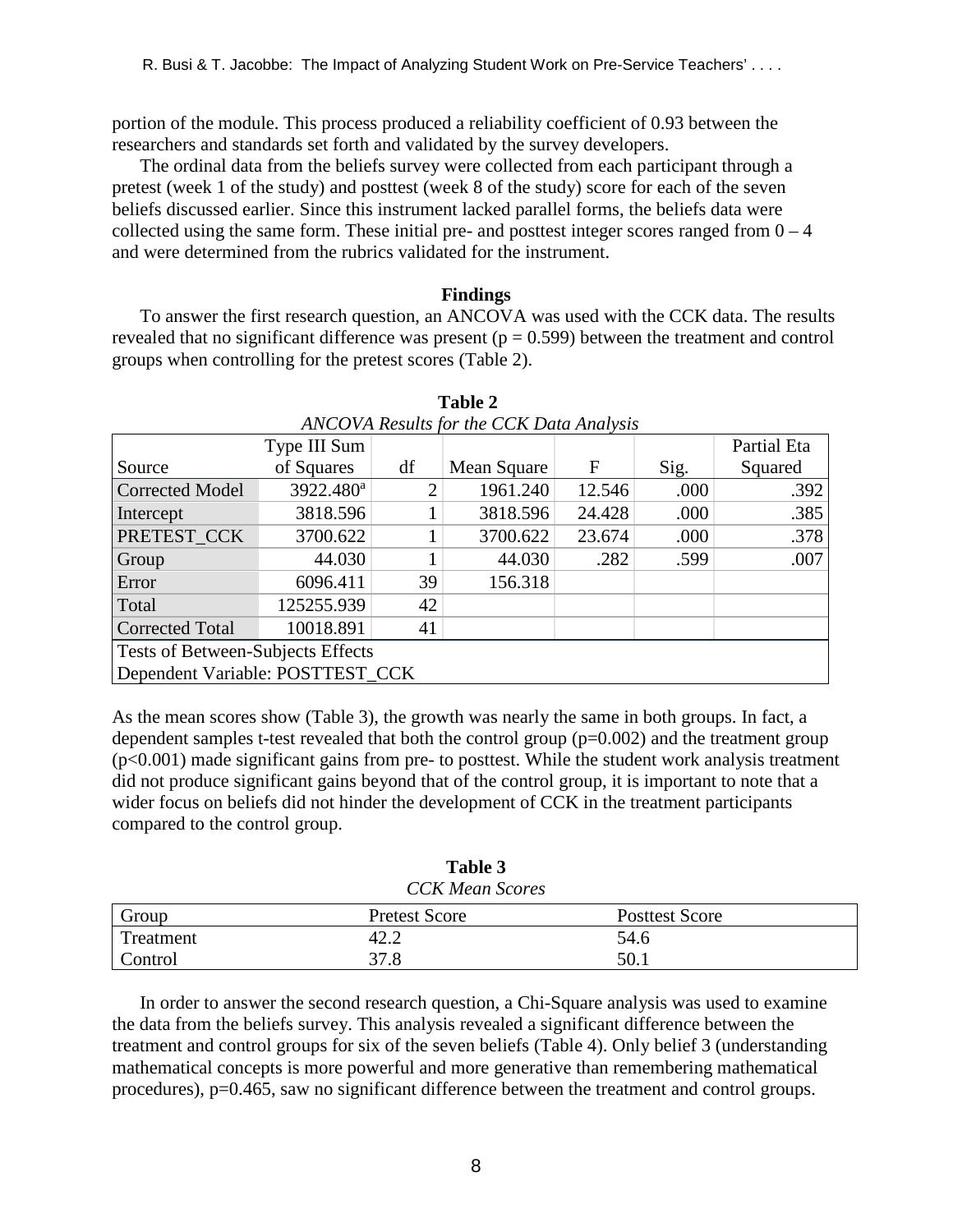| Belief Change Score Significance Values |                    |            |         |  |  |  |
|-----------------------------------------|--------------------|------------|---------|--|--|--|
|                                         | Pearson Chi-Square | Degrees of |         |  |  |  |
| <b>Belief</b>                           | Value              | Freedom    | p-value |  |  |  |
|                                         | 11.053             |            | 0.004   |  |  |  |
|                                         | 12.185             |            | 0.002   |  |  |  |
|                                         | 1.533              |            | 0.465   |  |  |  |
| 4                                       | 7.795              |            | 0.020   |  |  |  |
|                                         | 10.462             |            | 0.005   |  |  |  |
| 6                                       | 27.300             |            | < 0.000 |  |  |  |
|                                         | 9.333              |            | 0.009   |  |  |  |

**Table 4**. *Belief Change Score Significance Values*

The cross-tabulation in Table 5 below allows for further interpretation beyond the p-value and significance. The actual counts reveal that the treatment group experienced larger positive changes in their beliefs about effective mathematics teaching. While only four treatment participants experienced no belief changes (compared to 12 for the control group), seven treatment participants experienced an increase of two or more belief levels (compared to none in the control group). This finding suggests a significant impact from the treatment activities. This lopsided pattern of larger numbers of participants with high change in the treatment group and larger numbers of no change in the control group was true for all seven of the beliefs measured except belief 3. The remaining six change score cross-tabulation tables are provided in Appendix D.

| <b>Belief 1 Crosstabulation Values</b> |             |             |          |          |          |          |  |
|----------------------------------------|-------------|-------------|----------|----------|----------|----------|--|
|                                        | Change      | Change      | Change   | Change   | Change   | Change   |  |
|                                        | score $0$ , | score $0$ , | score 1, | score 1, | score 2, | score 2, |  |
|                                        | expected    | actual      | expected | actual   | expected | actual   |  |
| Group                                  | count       | count       | count    | count    | count    | count    |  |
| Treatment                              |             |             | 9.5      | 10       | 3.5      | −        |  |
| Control                                |             |             | 9.5      |          | 3.5      |          |  |

**Table 5**

To ensure that the control group did not have a ceiling effect on their change scores, a Chi-Square analysis was also run on the pretest belief scores for all participants (Table 6). These results show that the pretest scores were not significantly different between the control and treatment groups for beliefs 1, 3, 4, 5, and 7. Furthermore, the treatment group had significantly higher pretest scores for belief 2 (Table 7). Only with belief 6 did the control group have a higher pretest score and thus a higher potential for a ceiling effect on their change scores (Table 8). Overall, the data show that treatment group participants experienced significant changes in beliefs (towards having beliefs consistent with effective mathematics teaching) beyond that of the control group.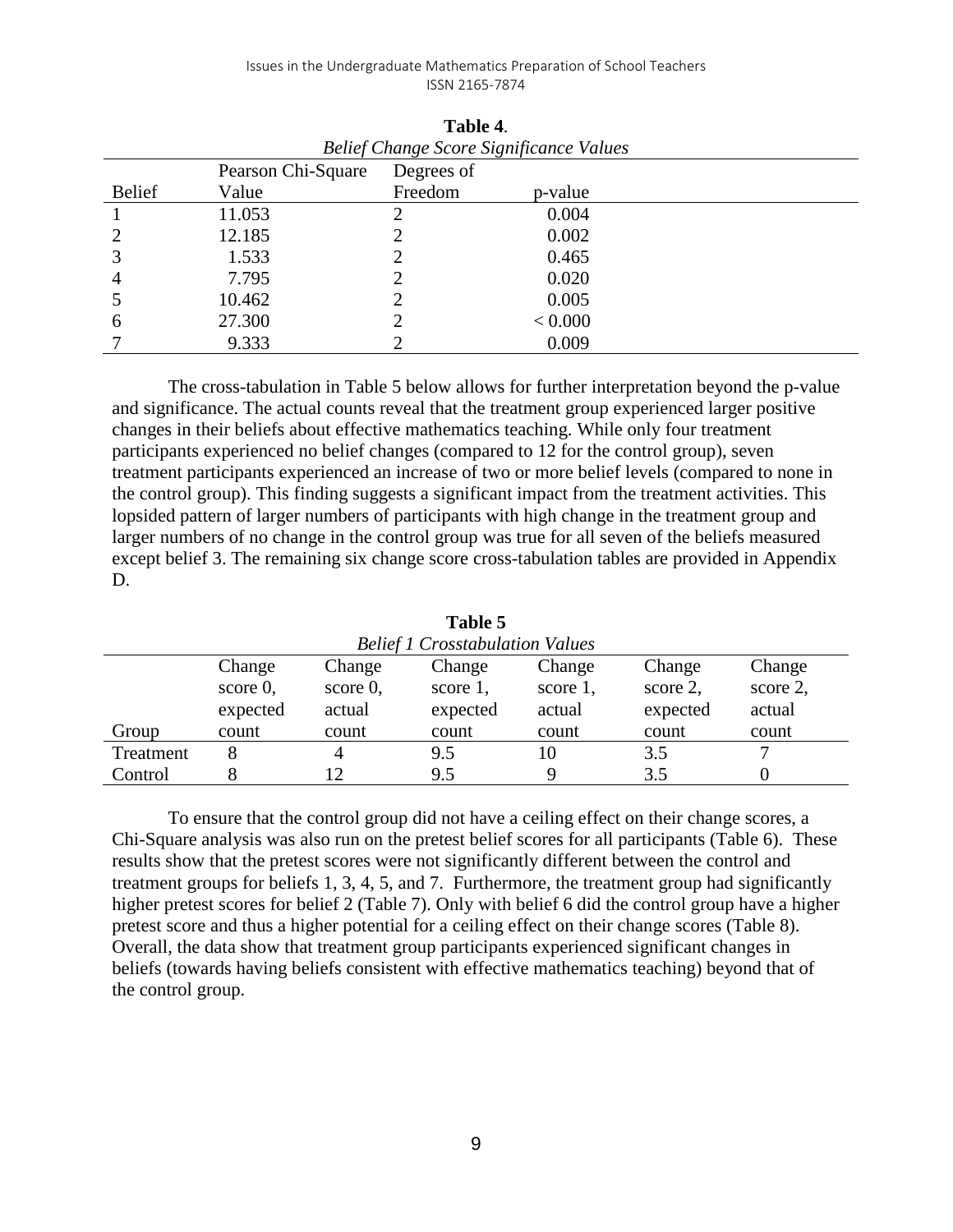R. Busi & T. Jacobbe: The Impact of Analyzing Student Work on Pre-Service Teachers' . . . .

| Table 6                                    |                    |            |         |  |  |  |  |
|--------------------------------------------|--------------------|------------|---------|--|--|--|--|
| <b>Beliefs Pretest Significance Values</b> |                    |            |         |  |  |  |  |
|                                            | Pearson Chi-Square | Degrees of |         |  |  |  |  |
| <b>Belief</b>                              | Value              | Freedom    | p-value |  |  |  |  |
|                                            | 6.795              | ി          | 0.079   |  |  |  |  |
|                                            | 6.985              |            | 0.030   |  |  |  |  |
|                                            | 3.887              |            | 0.274   |  |  |  |  |
| 4                                          | 6.467              | ∍          | 0.091   |  |  |  |  |
|                                            | 0.220              |            | 0.896   |  |  |  |  |
| b                                          | 9.674              | ⌒          | 0.022   |  |  |  |  |
|                                            | 1.024              | ി          | 0.500   |  |  |  |  |

|           |                                                                                                                                                      |       | Table 7                                 |       |       |       |  |
|-----------|------------------------------------------------------------------------------------------------------------------------------------------------------|-------|-----------------------------------------|-------|-------|-------|--|
|           |                                                                                                                                                      |       | <b>Belief 2 Pretest Crosstabulation</b> |       |       |       |  |
|           | Score $0$ ,<br>Score $2+$ ,<br>Score $0$ ,<br>Score $2+$ ,<br>Score 1,<br>Score 1,<br>expected<br>actual<br>expected<br>actual<br>actual<br>expected |       |                                         |       |       |       |  |
| Group     | count                                                                                                                                                | count | count                                   | count | count | count |  |
| Treatment | 16.5                                                                                                                                                 |       |                                         |       | 0.5   |       |  |
| Control   | 16.5                                                                                                                                                 | 20    |                                         |       |       |       |  |

| Table 8   |                                                                                                                                                      |       |                                         |       |       |       |  |
|-----------|------------------------------------------------------------------------------------------------------------------------------------------------------|-------|-----------------------------------------|-------|-------|-------|--|
|           |                                                                                                                                                      |       | <b>Belief 6 Pretest Crosstabulation</b> |       |       |       |  |
|           | Score $0$ ,<br>Score $0$ ,<br>Score $2+$ ,<br>Score $2+$ ,<br>Score 1,<br>Score 1,<br>expected<br>actual<br>expected<br>actual<br>actual<br>expected |       |                                         |       |       |       |  |
| Group     | count                                                                                                                                                | count | count                                   | count | count | count |  |
| Treatment | 8.5                                                                                                                                                  |       | 8.5                                     |       |       |       |  |
| Control   | 8.5                                                                                                                                                  |       | 8.5                                     |       |       |       |  |

#### **Discussion**

To revisit, the two research questions guided this study:

- 1. What is the impact of a structured analysis of student work on PSTs' CCK?
- 2. What is the impact of a structured analysis of student work on PSTs' beliefs about effective mathematics teaching?

The results of the quantitative analysis showed that, first, the student work and thinking analysis protocol treatment had the same effect on the CCK of the treatment group as the control activities had on the group. It is important to recognize that the treatment group experienced gains in CCK equal to that experienced by the control group (both were statistically significant from pre- to posttest). There are various ways to interpret this result. It may have been in part because of the initial belief filters held by all participants. Beliefs have the ability to prevent PSTs' from garnering pertinent topics that require thinking in ways different from when they were K-12 students (Philipp et al., 2007). It is possible that this filtering prevented this study's treatment group's growth beyond that of the control group, which has been suggested as possible by Ambrose (2004). Although belief change was shown in the treatment group, initial belief filters were certainly possible. In any case, it is also important to note that the treatment group maintained a statistically similar significant growth as the control group. So, changing the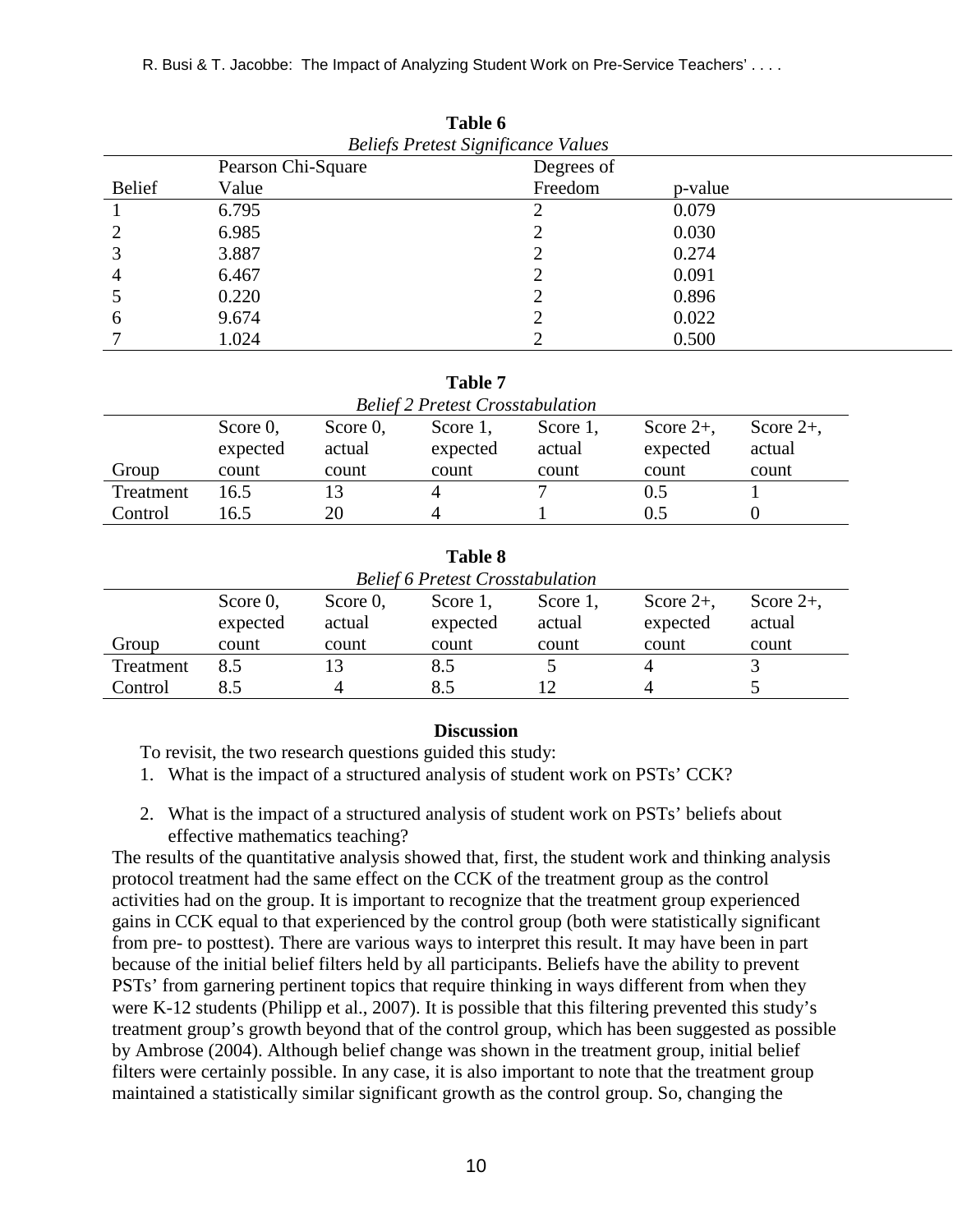structure of instruction to include student work analyses and a wider focus on beliefs did not hinder the growth of the treatment group.

The PSTs' beliefs about effective mathematics teaching, however, saw a significant change in the treatment group as compared to the control group through the Chi-Square analysis. Of the seven beliefs measured, six were significantly impacted by the treatment activities. This suggests that the treatment activities were overall able to create a context for developing mathematical beliefs in the university classroom without the need to be in a K-12 classroom. This supports the work of Philipp and others (2007) who found that university course settings could have impacts on teachers' beliefs about effective mathematics teaching – in some cases even more so than practical classroom settings.

These findings help to paint a picture of how student work can be used at the university level to impact knowledge and beliefs necessary for effective mathematics teaching (Hill, Ball, & Schilling, 2008; Philipp et al., 2007). Previous studies have shown that using student work in the university classroom can be productive in PST development for teaching, but this study helps to show ways in which knowledge and beliefs may be developed simultaneously as is necessary in mathematics (Ambrose, 2004).

Despite these positive findings, future iterations of research are still needed to continue to refine the role of student work and thinking in the preparation of PSTs. Although participants' content knowledge was not significantly impacted in the treatment group of this study, it is possible that the initial belief filters prevented knowledge growth. Future research can help to discover if knowledge gains may be latent until after belief changes have taken root, or if it may be necessary to refine the student work examples chosen for use. Additionally, perhaps contextrich student work coupled with verbalized student thinking may have provided more scaffolding for PSTs who were still grappling with their own belief changes. It is necessary to conduct future research to determine if different types of student work examples have different impacts on knowledge and belief growth. For example, would a focus on synchronous or asynchronous videos of students solving problems be more beneficial than written work?

Another reason to conduct future research is the limiting nature of some elements of this study. To begin, the small group sizes (n=21) may have affected the outcomes. The Chi-Square analysis, for instance, had very low expected values in some cells of the cross-tabulations. Furthermore, the length of the study could have caused two issues. Exposing the treatment group to the modified protocol for student work analyses for only eight weeks may have limited the knowledge growth if the initial belief filters prevented the accumulation of new CCK. Also, the brevity of the study could potentially lead to non-lasting effects on the PSTs' beliefs. A longer study with follow-up components would be needed to determine if the treatment activities are capable of creating lasting effects on PSTs' beliefs about the effective teaching and learning of mathematics.

There was also a possibility for a threat to the design validity of the study that could have affected the results. Specifically, there was a diffusion threat to the study's construct validity due to possible interactions between the control and treatment groups. Although these groups were not in any other courses together (they were members of separate cohorts at the university), they took classes in the same buildings. It is possible that they knew each other and had conversations about the classes they were taking.

Finally, the undergraduate and high school backgrounds of the participants varied. While all had credit for the required college algebra program prerequisite, some had more extensive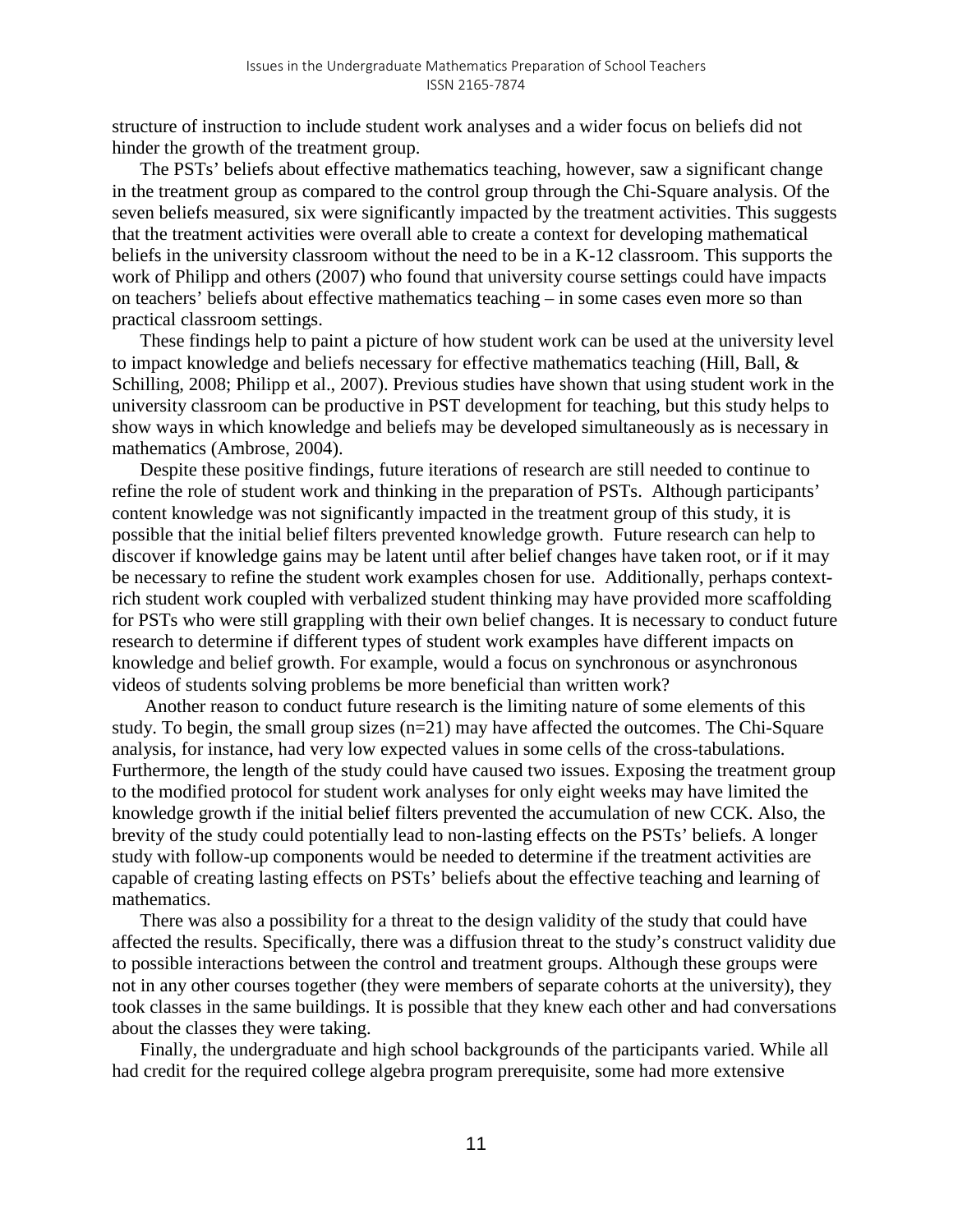mathematics backgrounds than others. The random assignment likely helped quell that potential issue, but it should be noted at a possible limiting factor of the study.

Even with the limitations outlined here, the findings suggest that using student work and thinking in the preparation of PSTs can have a positive impact on the development of the knowledge and beliefs necessary for effective mathematics teaching. The treatment protocol can be adapted to fit the needs of individual university classrooms, and the results suggest that it is a worthwhile undertaking for course instructors to provide student work analysis opportunities to prospective teachers. Although future iterations of research are certainly necessary to refine its role, this study provides evidence that student work and thinking analyses may play an important role in helping prospective teachers learn mathematics and teaching strategies in effective ways.

## **References**

- Ambrose, R. (2004). Initiating change in prospective elementary school teachers' orientations to mathematics teaching by building on beliefs. *Journal of Mathematics Teacher Education, 7*, 91-119.
- Aronson, J. (1994). A Pragmatic View of Thematic Analysis. *The Qualitative Report, 2*(1), 11- 16.
- Ball, D. L., Thames, M. H., & Phelps, G. (2008). Content knowledge for teaching: What makes it special? *Journal of Teacher Education, 59*(5), 389-407.
- Borko, H. (2004). Professional development and teacher learning: Mapping the terrain. *Educational Researcher, 33*(8), 3-15.
- California Space Education and Workforce Institute. (2008). *Recommendations to Improve Science, Technology, Engineering, and Mathematics (STEM) Education in California*. Oakland, CA.
- Carpenter, T. P., Fennema, E., Peterson, P. L., Chiang, C. & Loef, M. (1989). Using children's mathematics thinking in classroom teaching: An experimental study. *American Educational Research Journal, 26*, 499–531.
- Cobb, P. (1994). Where is the mind? Constructivist and sociocultural perspectives on mathematical development. *Educational Researcher, 23*(7), 13–20.
- Cobb, P., Wood, T., Yackel, E., Nicholls, H., Wheatly, G., Trigatti, B., et al. (1991). Assessment of a problem-centered second-grade mathematics project. *Journal for Research in Mathematics Education, 22*, 3-9.
- Conference Board of Mathematical Sciences (CBMS). (2012). *The Mathematical Education of Teachers.* Unpublished manuscript, American Mathematical Society, Washington, D.C.
- Cooney, T. J., Shealy, B. E., & Arvold, B. (1998). Conceptualizing belief structures of preservice secondary mathematics teachers. *Journal for Research in Mathematics Education, 2*9, 306- 333.
- Crespo, S. (2000). Seeing More than Right and Wrong Answers: Prospective Teachers Interpretations of Students' Mathematical Work. *Journal of Mathematics Teacher Education, 3*, 155-181.
- Crespo, S. & Nicol, C. (2006). Challenging Preservice Teachers' Understanding: The Case of Division by Zero. *School Science and Mathematics, 106*(2), 84-97.
- Darling-Hammond, L. & Baratz-Snowden, J. (Eds.). (2007). A Good Teacher in Every Classroom. *Educational Horizons, 85*(2), 111-132.
- DiCicco-Bloom, B. & Crabtree, B. F. (2006). The qualitative research interview. *Medical Education, 40*, 314-321.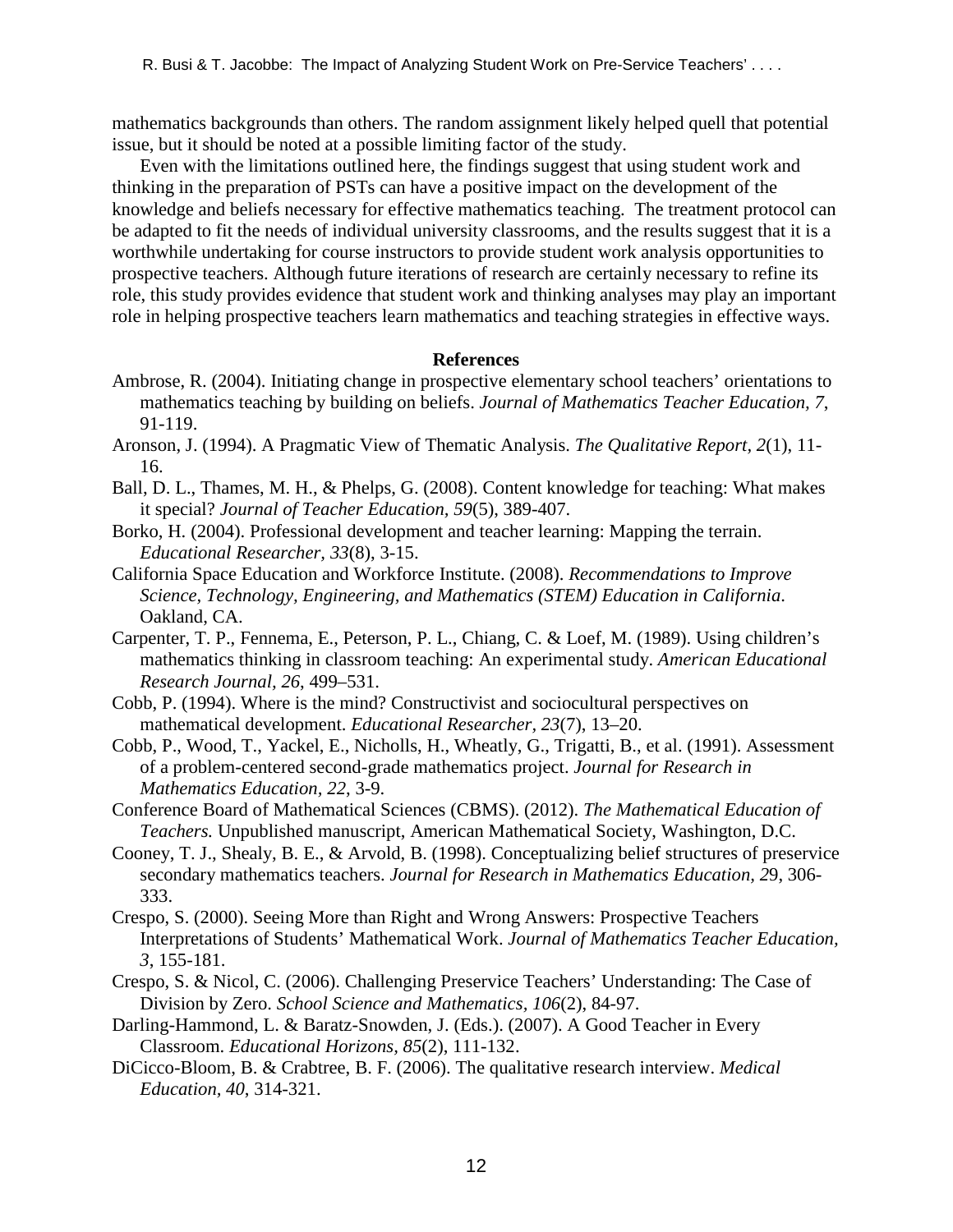- Driver, R., Asoko, H., Leach, J., Mortimer, E., & Scott, P. (1994). Constructing scientific knowledge in the classroom. *Educational Researcher, 23*(7), 5–12.
- Eisenhart, M., Borko, H., Underhill, R., Brown, C., Jones, D., & Agard, P. (1993). Conceptual knowledge falls through the cracks: Complexities of learning to teach mathematics for understanding. *Journal for Research in Mathematics Education, 24*, 8-40.
- Ericsson, K. A. & Simon, H. A. (1993). *Protocol analysis: Verbal reports as data*. Cambridge, MA: The MIT Press.
- Friedman, T. L. (2005). *The world is flat: A brief history of the twenty-first century*. New York: Farrar, Straus and Giroux.
- Gardner, D. P. (1983). *A nation at risk*. U.S. Department of Education: Washington, DC.
- Hill, H. C., Ball, D. L., & Schilling, S. G. (2004). Developing measures of teachers' mathematics knowledge for teaching. *Elementary School Journal, 105*(1), 11–30.
- Hill, H. C., Ball, D. L., & Schilling, S. G. (2008). Unpacking Pedagogical Content Knowledge: Conceptualizing and Measuring Teachers' Topic Specific Knowledge of Students. *Journal for Research in Mathematics Education, 39*(4), 372-400.
- Hill, H. C., Rowan, B., & Ball, D. L. (2005). Effects of Teachers' Mathematical Knowledge for Teaching on Student Achievement. *American Educational Research Journal, 42*(2), 371-406.
- Kazemi, E. & Franke, M. L. (2004). Teacher Learning in Mathematics: Using Student Work to Promote Collective Inquiry. *Journal of Mathematics Teacher Education, 7*, 203-235.
- Knox, S. & Burkard, A. (2009). Qualitative Research Interviews. *Education Faculty Research and Publications: e-Publications@Marquette*, 1-18.
- Lave, J. (1991). Situating Learning in Communities of Practice. In L. B. Resnick, J. M. Levine, and S. D. Teasley (Eds.), Perspectives on Socially Shared Cognition, *American Psychological Association*, 67, 63-82.
- McGuire, W. J. (1969). The nature of attitudes and attitude change. In G. Lindzey & E. Aronson (Eds.), The handbook of social psychology (pp. 136-314). Reading, MA: Addison-Wesley.
- National Council for Accreditation of Teacher Education (NCATE) Blue Ribbon Panel. (2010, November). *Transforming teacher education through clinical practice: A national strategy to prepare effective teachers.* Report of the Blue Ribbon Panel on Clinical Preparation and Partnerships for Improved Student Learning. Retrieved from [www.ncate.org/LinkClick.aspx?fileticket=zzeiB1OoqPk%3D&tabid=715.](http://www.ncate.org/LinkClick.aspx?fileticket=zzeiB1OoqPk%3D&tabid=715)
- National Council of Teachers of Mathematics. (1991). *Professional standards for teaching mathematics*. Reston, VA: The National Council of Teachers of Mathematics.
- National Council of Teachers of Mathematics. (2000). *Principles and Standards for School Mathematics*. Reston, VA: The National Council of Teachers of Mathematics.
- National Council of Teachers of Mathematics. (2010, June 2). *NCTM Supports Teachers and Administrators to Implement Common Core Standards*. NCTM news release. Retrieved form [http://www.nctm.org/news/content.aspx?id=26083.](http://www.nctm.org/news/content.aspx?id=26083)
- Pajares, M. F. (1992). Teachers' beliefs and educational research: Cleaning up a messy construct. *Review of Educational Research, 62*, 307-332.
- Patton, M. Q. (1990). *Qualitative evaluation and research methods* (2nd ed.). Newbury Park, CA: Sage Publications.
- Philipp, R. A. (2008). Motivating Prospective Elementary School Teachers To Learn Mathematics by Focusing upon Children's Mathematical Thinking. *Issues in Teacher Education, 17*(2), 7-26.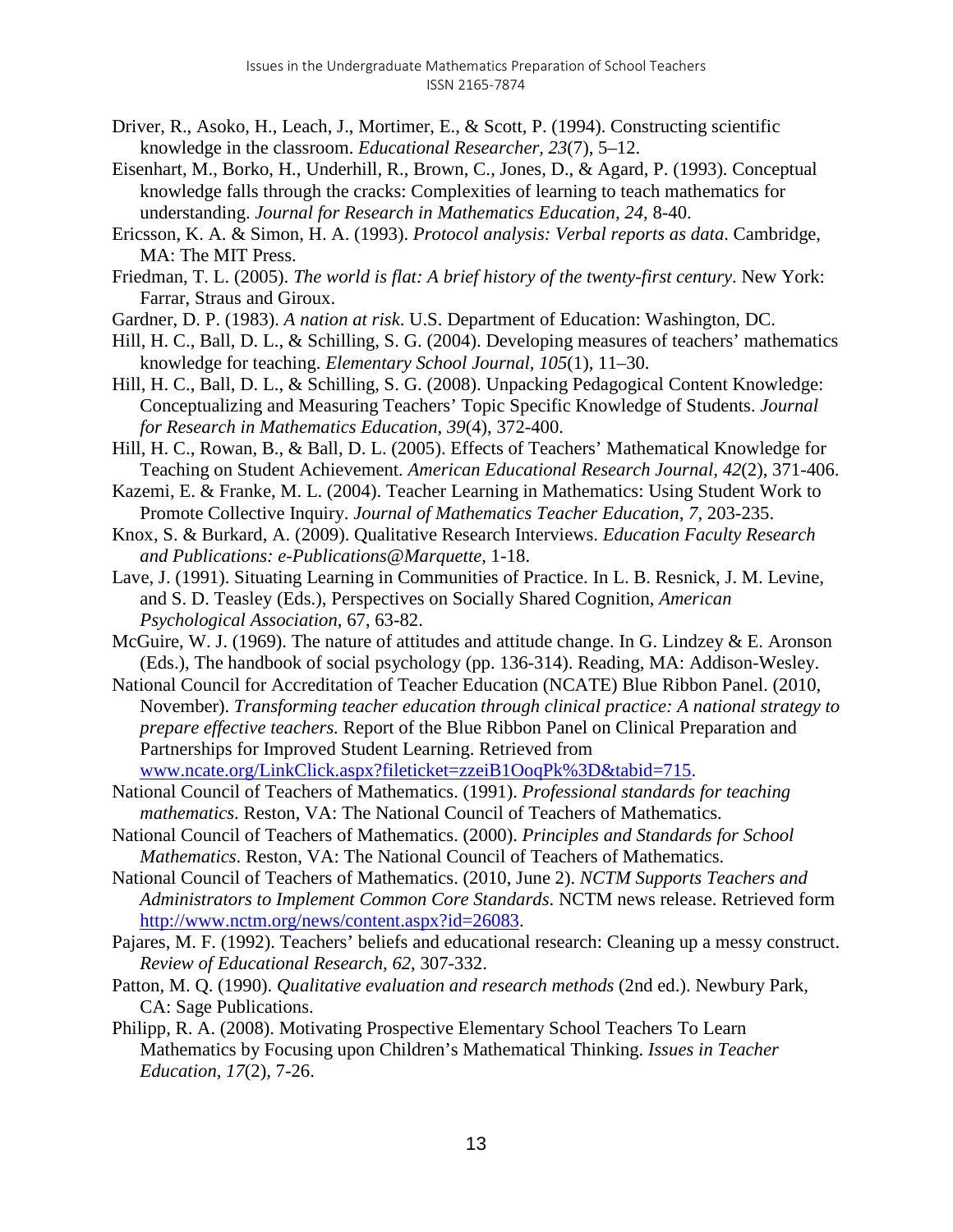- Philipp, R. A., Ambrose, R., Lamb, L.L., Sowder, J. T., Schappelle, B. P., Sowder, L., Thanheiser, E., & Chauvot, J. (2007). Effects of Early Field Experiences on the Mathematical Content Knowledge and Beliefs of Prospective Elementary School Teachers: An Experimental Study. *Journal for Research in Mathematics Education, 38*(5), 438-476.
- Philipp, R. A., Armstrong, B. E. & Bezuk, N. S. (1993, October). A Preservice Teacher Leaning to Teach Mathematics in a Cognitively Guided Manner. Paper presented at the annual conference of the North American Chapter of the International Group for the Psychology of Mathematics Education, Pacific Grove, CA.
- Phillips, G.W. (2007). *Chance favors the prepared mind: Mathematics and science indicators for comparing states and nations*. Washington, DC: American Institutes for Research.
- Rogoff, B. (1994). Developing understanding of the ideas of communities. *Mind Culture and Activity, 1*(4), 209-229.
- Rokeach, M. (1968). *Beliefs, attitudes, and values: A theory of organization and change*. San Francisco: Jossey-Bass.
- Rowan, B., Correnti, R., & Miller, R. J. (2002). What Large-Scale, Survey Research Tells Us About Teacher Effects on Student Learning. *Teachers College Record, 104*(8), 1525-1567.
- Saxe, G. B., Gearhart, M., & Nasir, N. S. (2001). Enhancing students' understanding of mathematics: A study of three contrasting approaches to professional support. *Journal of Mathematics Teacher Education, 4*, 55-79.
- Schoenfeld, A. H. (1995). Report of working group 1. In C. B. Lacampagne, W. Blair, & J. Kaput (Eds.). *The algebra initiative colloquium, Vol. 2*. Washington DC: U.S. Department of Education.
- Shulman, L. S. (1986a). Those Who Understand: Knowledge Growth in Teaching. *Educational Researcher, 15*(2), 4-14.
- Shulman, L. S. (1986b). Those Who Understand: A Conception of Teacher Knowledge. *American Educator, 10*(1), 9-15, 43-44.
- Shulman, L. S. (1987). Knowledge and teaching: Foundations of the new reform. Harvard Educational Review, 57, 1-22.
- Slavit, D., & Nelson, T. H. (2010). Collaborative teacher inquiry as a tool for building theory on the development and use of rich mathematical tasks. *Journal of Mathematics Teacher Education, 13*, 201-221.
- Son, J. W. & Crespo, S. (2009). Prospective teachers' reasoning and response to a student's nontraditional strategy when dividing fractions. *Journal of Mathematics Teacher Education, 12*, 235-261.
- Sowder, J. T. (2007). The mathematical education and development of teachers. In F. Lester (Ed.), *Second Handbook of Research on Mathematics Teaching and Learning* (pp. 157-223). Charlotte, NC: Information Age Publishing.
- Stacey, K., Helme, S., Steinle, V., Baturo, A., Irwin, K. & Bana, J. (2001) Preservice teachers' knowledge of difficulties in decimal numeration. *Journal of Mathematics Teacher Education,*  4(3), 205–225.
- Vacc, N. N. & Bright, G. W. (1999). Elementary Preservice Teachers' Changing Beliefs and Instructional Use of Children's Mathematical Thinking. *Journal for Research in Mathematics Education, 30*(1), 89-110.
- Vygotsky, L. S. (1978). *Mind in society: The development of higher psychological processes.* Cambridge, MA: Harvard University Press.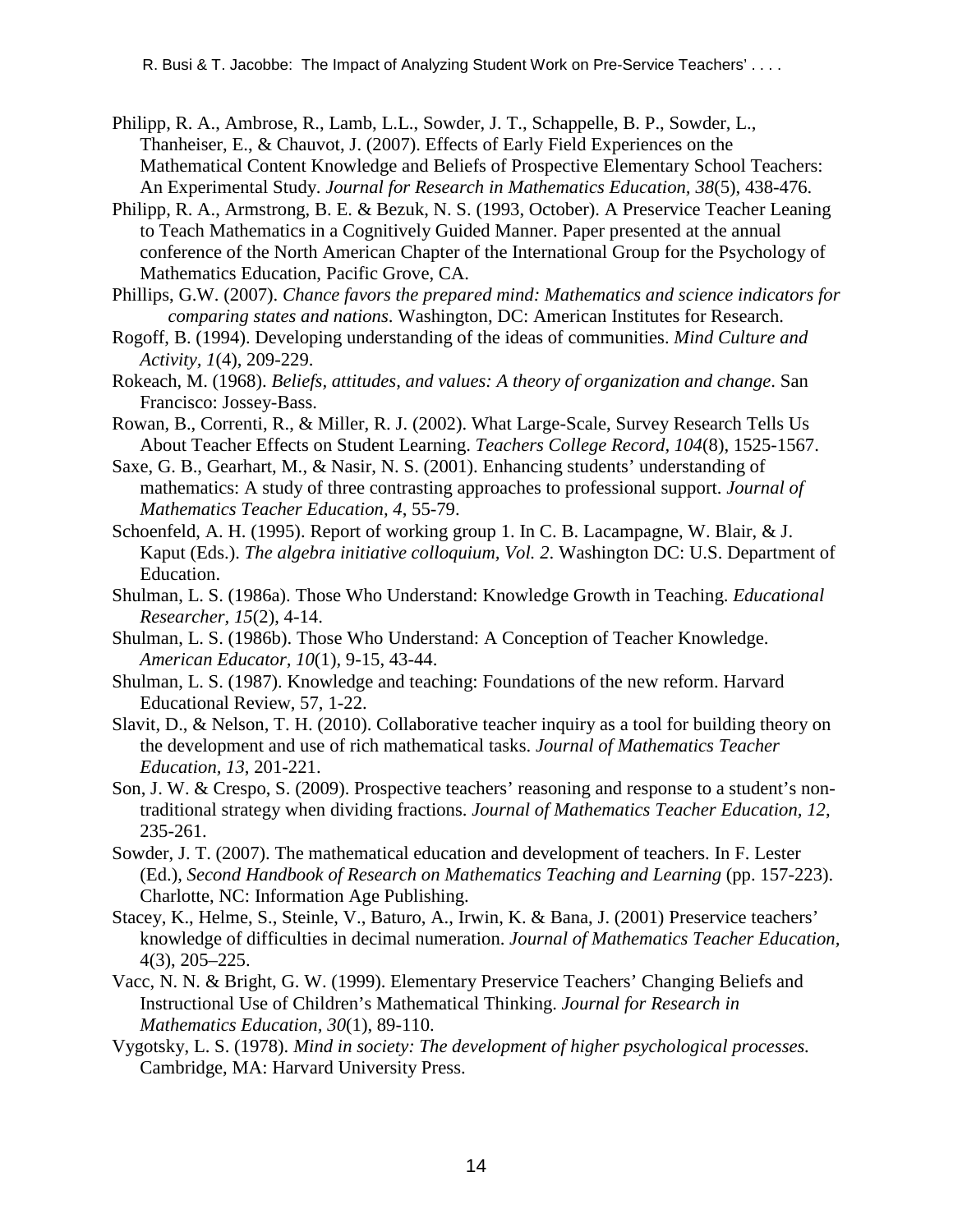Wideen, M., Mayer-Smith, J., & Moon, B. (1998). A critical analysis of the research on learning to teach: Making the case for an ecological perspective on inquiry. *Review of Educational Research, 68*(2), 130–178.

Wiliam, D. (2011). *Embedded Formative Assessment*. Bloomington, IN: Solution Tree Press.

# APPENDIX A USING STUDENT WORK PROTOCOL (ADAPTED FROM NSRF)

## **Selecting Student Work to Share**

The selected student work will be used as the focal point of course lessons and in class discussions. The work itself will provide the mathematical topics as well as the teaching context for each lesson.

Choose student work that covers a variety of mathematical topics with a variety of solution types (i.e., traditional solution strategies, student invented algorithms, common errors, unique correct responses, etc.).

The key is to have enough artifacts and enough variety to drive the discussions and create situations that make PSTs examine their own understanding of the topic. Remember, student work comes in a variety of forms including videos (e.g., the Integrating Mathematics and Pedagogy [IMAP] project, Annenberg Learner website), written work collected from local schools, written work from PST education textbooks, etc.

## **Sharing and Discussing Student Work**

Discussing student work requires a guide to help PSTs feel comfortable in sharing their thoughts about students' understanding as well as their own. Since learning is best accomplished through hands-on interactions, a structured dialogue format works well to promote thinking and learning about students' understanding and mathematical topics.

Ask the PSTs to assume that the students who completed the work or answered the questions in the videos were putting forth their best effort. Any mistakes or misconceptions are most likely honest.

## **Using the Protocol**

## **Getting Started**

The instructor should provide the student work example to the class and briefly introduce the mathematical topic of focus. If the example is written, the PSTs should have the opportunity to familiarize themselves with the work. If the example is a video, the instructor should play through the video two times to allow the PSTs to familiarize themselves with the work and the situation.

## **Small Group Session**

Next, the following questions should be posed to the PSTs to discuss in small groups: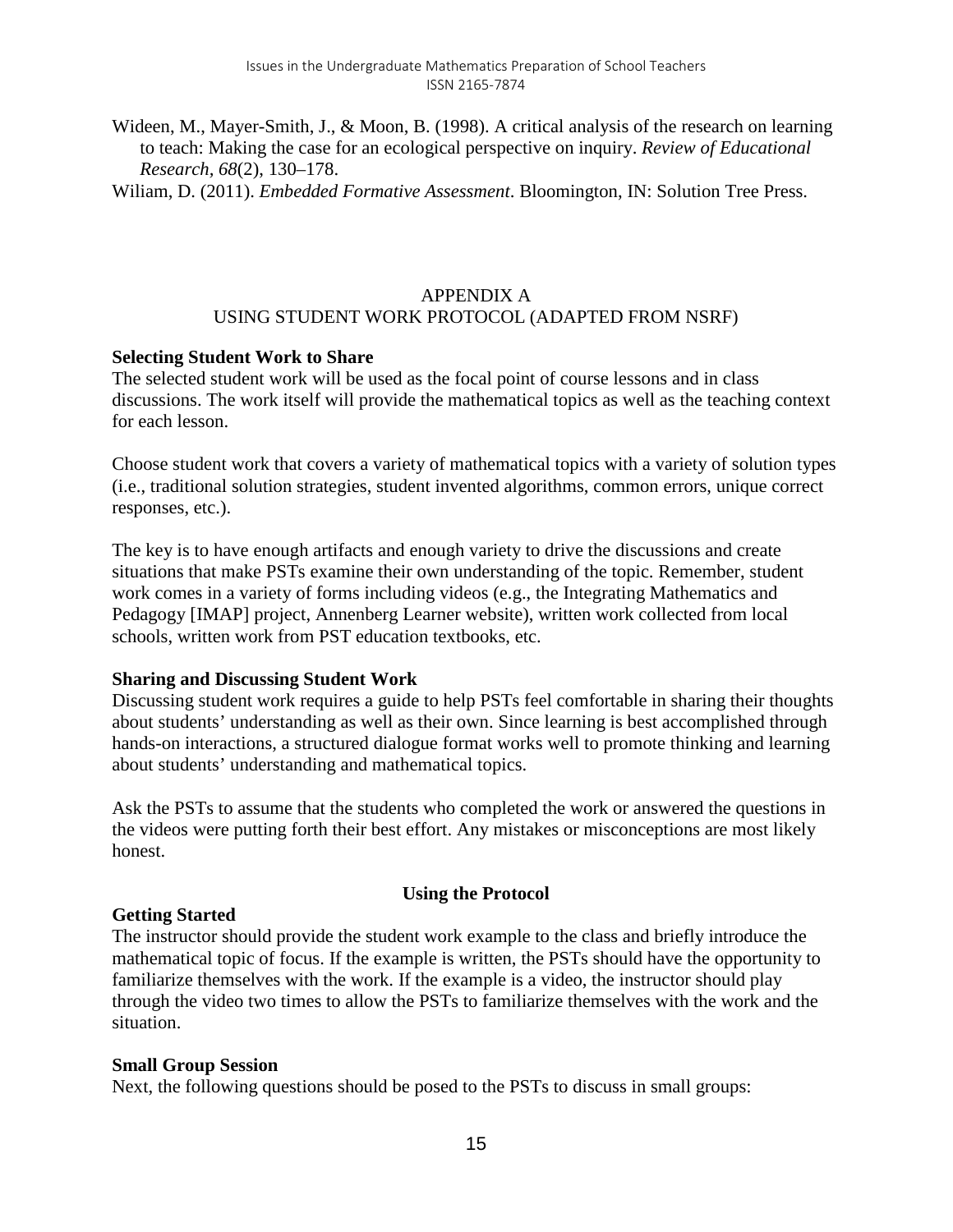- 1. Is the solution correct? If not, what mistake is the student making? Explain your thinking.
- 2. Analyze the level of understanding the student has. What has the student done well? What concepts or understanding is the student lacking? Explain your thinking.
- 3. What should the next steps in instruction be for teaching this student? How would you expand their understanding of the concepts mastered and/or help them improve the missing concepts or understanding? Explain your thinking.

PSTs should be given 5 minutes at their small group (groups of three or four) setting to discuss their answers to the three questions. The instructor should ask the PSTs to read the questions and think about their responses for one minute. After that, each group member should take one minute to describe his or her thoughts to the group.

## **Reflecting on the Responses**

After the small group discussions are complete, the instructor should bring the group back together as a whole. Debriefing should take place by posing the following questions to the whole group:

- 1. What is one thing that you learned while talking over the student work at your table? Why is this significant to you?
- 2. What new perspectives about the student, mathematical understanding, and/or mathematical content did your classmates provide you?

This discussion should be opened up to the entire group for volunteers to speak. If any major insights about the student work have been missed, the instructor should pose those questions and ask for ideas from the whole group.

The instructor should finish the protocol by providing a brief summary of the mathematical topic shown in the work example, the possible misunderstanding or exemplary understandings, and possible next steps for instruction.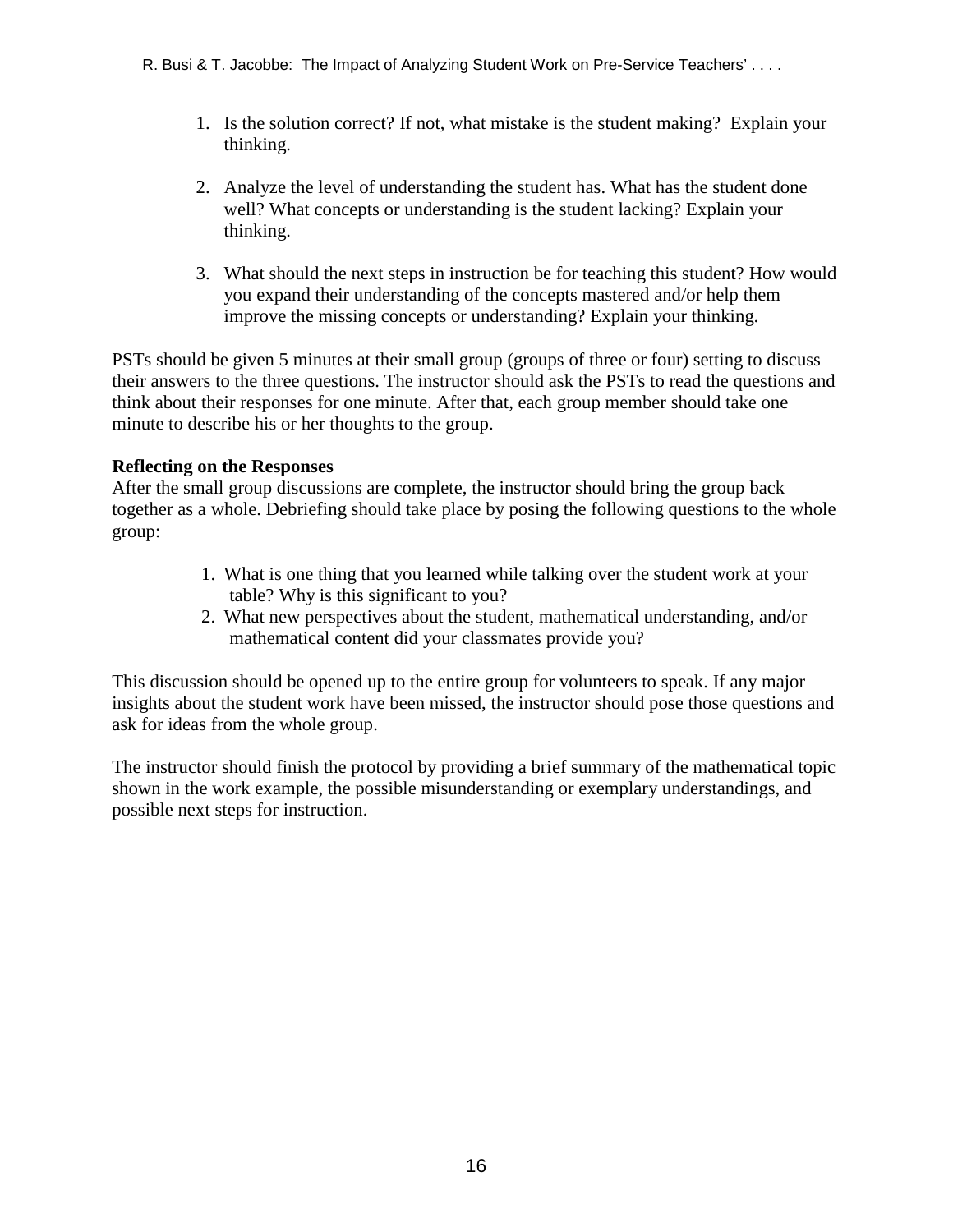## APPENDIX B KNOWLEDGE INSTRUMENT SAMPLE

#### **INSTRUCTIONS**

Answer the questions by circling your choice, e.g. ٠

1. During a unit on functions, Ms. Lopez asks her students to write<br>journal entries on exponential growth. Which of the following<br>journal entries illustrate exponential growth? (For each item<br>below, circle EXPONENTIAL, NOT SURE.)

|    |                                                                                                                                                                                | Exponential | Not<br>Exponential | l'm<br>not<br>sure |
|----|--------------------------------------------------------------------------------------------------------------------------------------------------------------------------------|-------------|--------------------|--------------------|
|    | a) An example of exponential growth<br>would be if you got 1% raise each<br>vear.                                                                                              |             |                    | з                  |
|    | b) An example of exponential growth<br>would be if a car increases in speed<br>by 10 miles per hour ever second.                                                               |             |                    |                    |
| C) | Exponential growth is when the y-<br>axis increases faster than the x-axis.<br>For example, if each time the x-<br>coordinate goes up by 2, the y-<br>coordinate goes up by 3. |             | $\mathbf{z}$       |                    |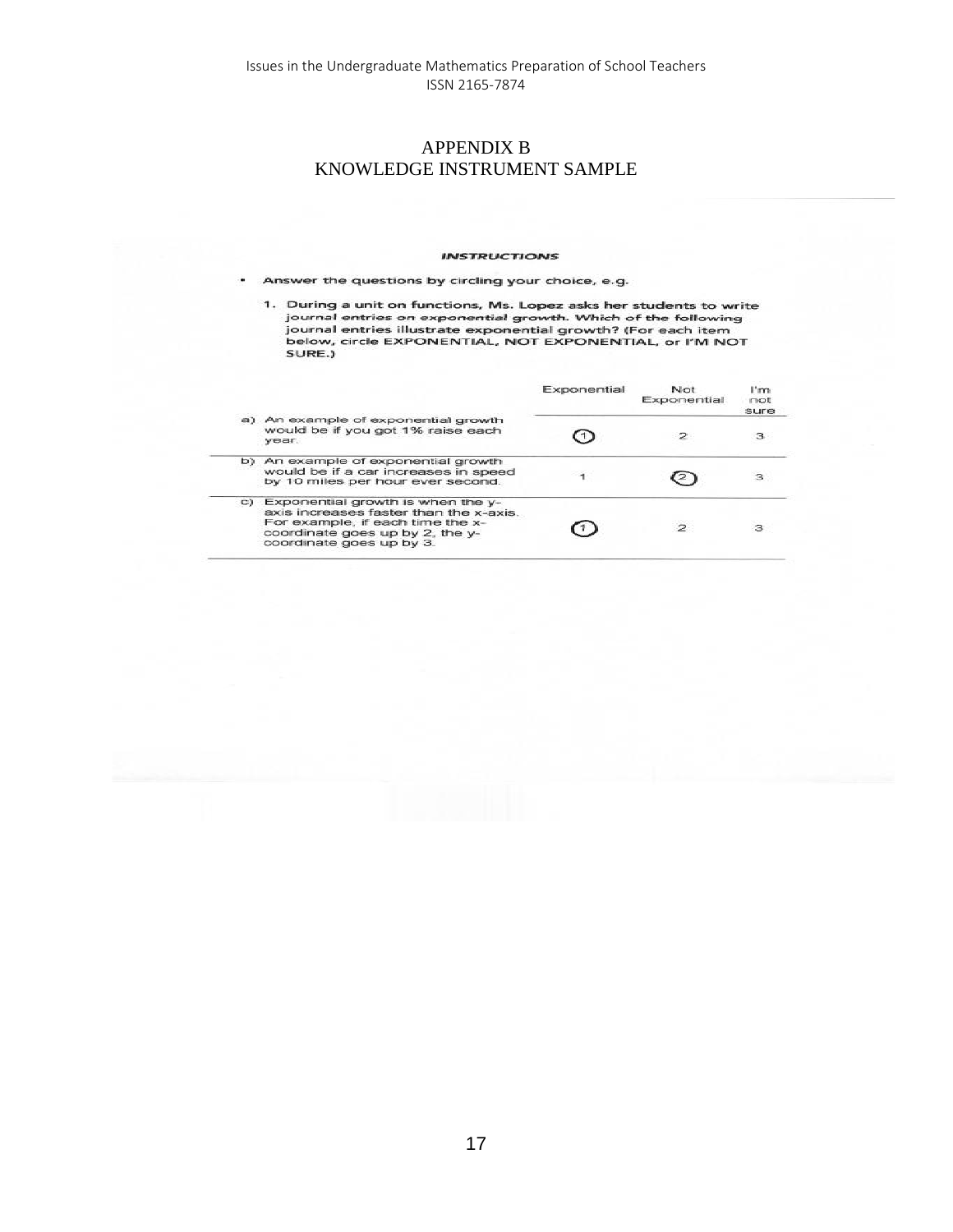R. Busi & T. Jacobbe: The Impact of Analyzing Student Work on Pre-Service Teachers' . . . .

## APPENDIX C BELIEFS INSTRUMENT SAMPLE

4. Here are two approaches that children used to solve the problem 635 - 482.

| Lexi                                                                                                                                                                                                                                                                                                | Ariana                                                                                                                                                                                                                                                                        |
|-----------------------------------------------------------------------------------------------------------------------------------------------------------------------------------------------------------------------------------------------------------------------------------------------------|-------------------------------------------------------------------------------------------------------------------------------------------------------------------------------------------------------------------------------------------------------------------------------|
| 56135<br>$-\frac{482}{153}$<br>Lexi says, "First I subtracted 2 from 5 and got 3. Then I<br>couldn't subtract 8 from 3, so I borrowed. I crossed out<br>the 6, wrote a 5, then put a 1 next to the 3. Now it's 13<br>minus $8$ is $5$ . And then $5$ minus $4$ is $1$ , so my answer is<br>$153.$ " | $635 - 400 = 235$<br>$235 - 30 = 205$<br>$205 - 50 = 155$<br>$155 - 2 = 153$<br>482<br>Ariana says, "First I subtracted 400 and got 235. Then I<br>subtracted 30 and got 205, and I subtracted 50 more and<br>got 155. I needed to subtract 2 more and ended up with<br>153." |
| 4.1 Does Lexi's reasoning make sense to you?                                                                                                                                                                                                                                                        | 4.2 Does Ariana's reasoning make sense to you?                                                                                                                                                                                                                                |
| $O$ Yes $O$ No                                                                                                                                                                                                                                                                                      | $O$ Yes $O$ No                                                                                                                                                                                                                                                                |

a. Which child (Lexi or Ariana) shows the greater mathematical understanding? Why?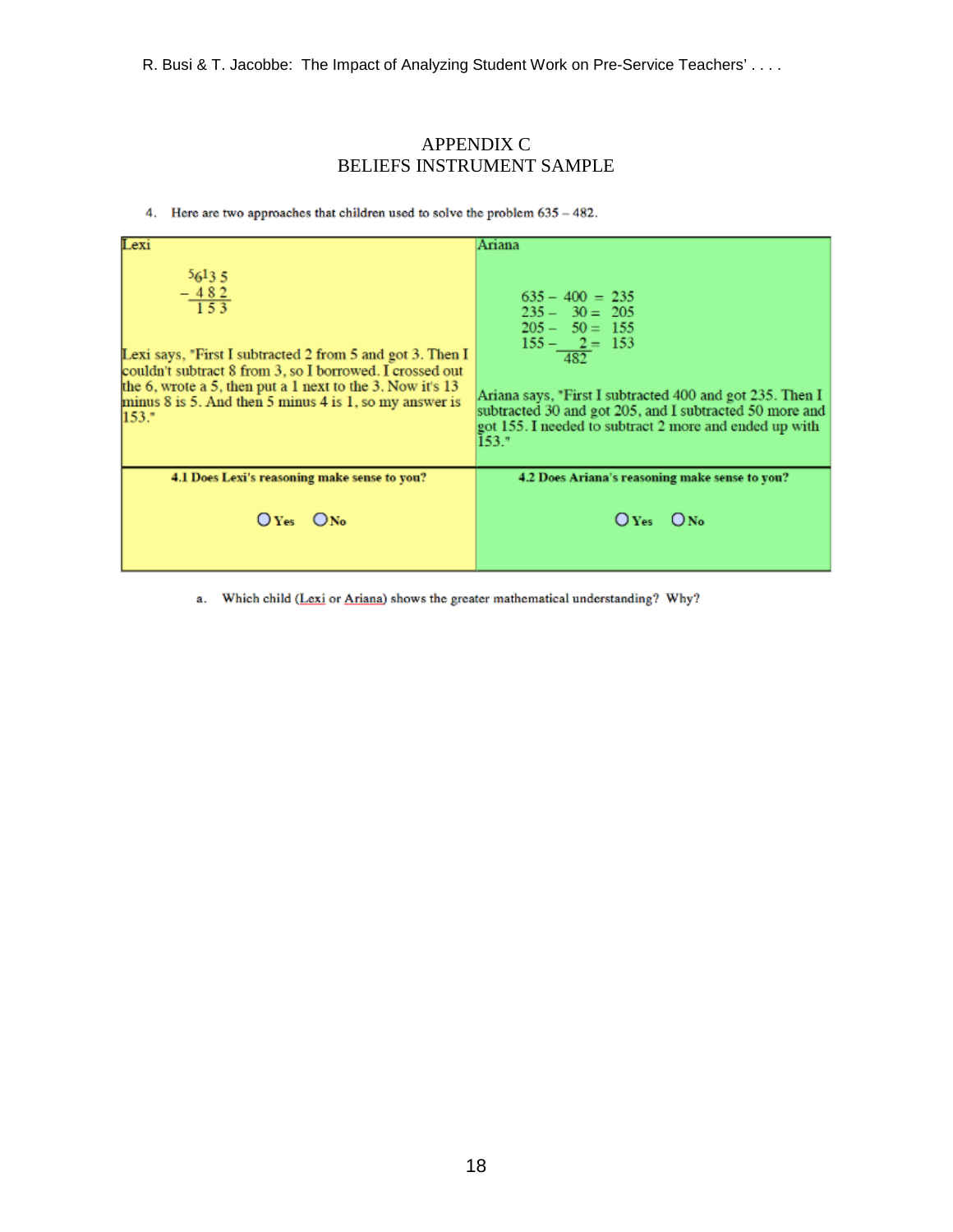# APPENDIX D CHANGE SCORE CROSSTABULATIONS

| Table E-1. Belief 1 crosstabulation values. |             |                                                       |                |                    |                |                         |  |
|---------------------------------------------|-------------|-------------------------------------------------------|----------------|--------------------|----------------|-------------------------|--|
|                                             | Change      | Change                                                | Change         | Change             | Change         | Change                  |  |
|                                             | score $0$ , | score $0$ ,                                           | score 1,       | score 1,           | score 2,       | score 2,                |  |
|                                             | expected    | actual                                                | expected       | actual             | expected       | actual                  |  |
| Group                                       | count       | count                                                 | count          | count              | count          | count                   |  |
| Treatment                                   | 8           | $\overline{4}$                                        | 9.5            | 10                 | 3.5            | 7                       |  |
| Control                                     | 8           | 12                                                    | 9.5            | 9                  | 3.5            | $\overline{0}$          |  |
|                                             |             |                                                       |                |                    |                |                         |  |
|                                             |             | Table E-2. Belief 2 crosstabulation values.           |                |                    |                |                         |  |
|                                             | Change      | Change                                                | Change         | Change             | Change         | Change                  |  |
|                                             | score $0$ , | score $0$ ,                                           | score 1,       | score 1,           | score 2,       | score 2,                |  |
|                                             | expected    | actual                                                | expected       | actual             | expected       | actual                  |  |
| Group                                       | count       | count                                                 | count          | count              | count          | count                   |  |
| Treatment                                   | 10.5        | 5                                                     | 6.5            | 9                  | $\overline{4}$ | $\overline{7}$          |  |
| Control                                     | 10.5        | 16                                                    | 6.5            | $\overline{4}$     | $\overline{4}$ | 1                       |  |
|                                             |             | Table E-3. Belief 3 crosstabulation values.           |                |                    |                |                         |  |
|                                             |             |                                                       |                |                    |                |                         |  |
|                                             | Change      | Change                                                | Change         | Change             | Change         | Change                  |  |
|                                             | score 0,    | score 0.                                              | score 1,       | score 1,           | score 2,       | score 2,                |  |
|                                             | expected    | actual                                                | expected       | actual             | expected       | actual                  |  |
| Group                                       | count       | count                                                 | count          | count              | count          | count                   |  |
|                                             |             |                                                       |                |                    |                |                         |  |
| Treatment                                   | 10          | 8                                                     | 6              | 7                  | 10             | 6                       |  |
| Control                                     | 10          | 12                                                    | 6              | 5                  | 10             | $\overline{4}$          |  |
|                                             |             | Table E-4. Belief 4 crosstabulation values.           |                |                    |                |                         |  |
|                                             | Change      | Change                                                |                | Change             |                | Change                  |  |
|                                             |             |                                                       | Change         |                    | Change         |                         |  |
|                                             | score $0$ , | score $0$ ,<br>actual                                 | score 1,       | score 1,<br>actual | score 2,       | score 2,<br>actual      |  |
|                                             | expected    | count                                                 | expected       |                    | expected       |                         |  |
| Group                                       | count       | 9                                                     | count          | count              | count          | count<br>$\overline{4}$ |  |
| Treatment                                   | 13          |                                                       | 6              | 8                  | $\overline{2}$ |                         |  |
| Control                                     | 13          | 17                                                    | 6              | 4                  | $\overline{2}$ | $\overline{0}$          |  |
|                                             |             | Table E-5. Belief 5 crosstabulation values.           |                |                    |                |                         |  |
|                                             | Change      | Change                                                | Change         | Change             | Change         | Change                  |  |
|                                             | score 0,    | $score\ 0$ ,                                          | score 1,       | score 1,           | score 2,       | score 2,                |  |
|                                             | expected    | actual                                                | expected       | actual             | expected       | actual                  |  |
| Group                                       | count       | count                                                 | count          | count              | count          | count                   |  |
| Treatment                                   | 13          | 9                                                     | $\overline{4}$ | $\overline{4}$     | $\overline{4}$ | 8                       |  |
| Control                                     | 13          | 17                                                    | 4              | $\overline{4}$     | $\overline{4}$ | $\boldsymbol{0}$        |  |
|                                             |             |                                                       |                |                    |                |                         |  |
| Group                                       | Change      | Table E-6. Belief 6 crosstabulation values.<br>Change | Change         | Change             | Change         | Change                  |  |